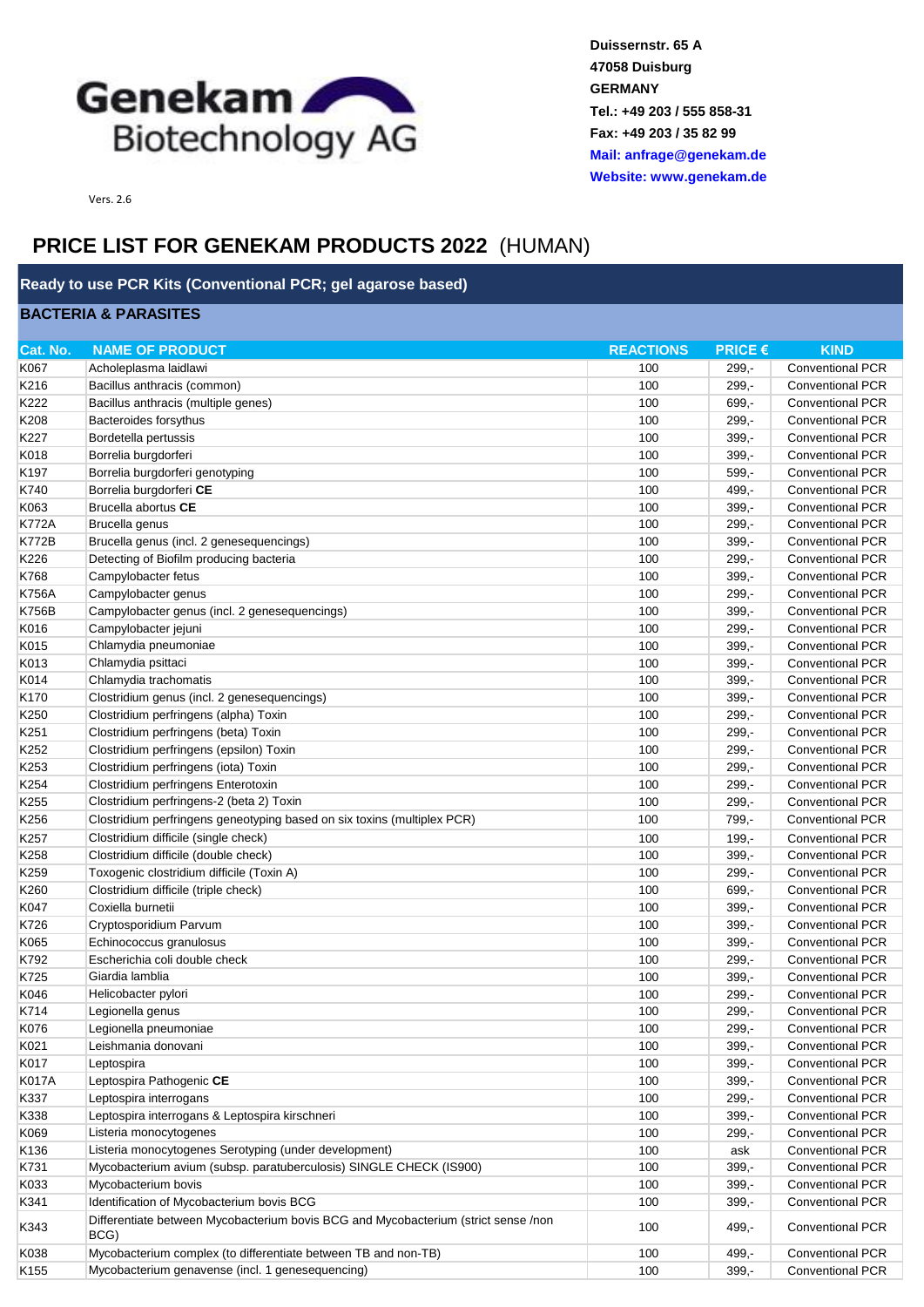| K718             | Mycobacterium genus                                                           | 100              | 499.-                              | <b>Conventional PCR</b> |
|------------------|-------------------------------------------------------------------------------|------------------|------------------------------------|-------------------------|
| K353             | Mycobacterium intracellulare                                                  | 100              | $399. -$                           | <b>Conventional PCR</b> |
| K716             | Mycobacterium leprae (DOUBLE CHECK)                                           | 100              | $599. -$                           | <b>Conventional PCR</b> |
| K717             | Mycobacterium leprae (one step)                                               | 100              | 499.-                              | <b>Conventional PCR</b> |
| K071             | Mycobacterium tuberculosis                                                    | 100              | $499. -$                           | <b>Conventional PCR</b> |
| K342             | Identifications of members of Mycobacterium tuberculosis complex (genotyping) | 20               | 599,-                              | <b>Conventional PCR</b> |
| K352             | Mycobacterium tuberculosis genotype beijing                                   | 100              | 399,-                              | <b>Conventional PCR</b> |
| <b>K228A</b>     | Mycobacterium ulcerans (Burili) - single check                                | 100              | $399 -$                            | <b>Conventional PCR</b> |
| <b>K228B</b>     | Mycobacterium ulcerans (Burili) - double check                                | 100              | 499,-                              | <b>Conventional PCR</b> |
| K012             | Mycoplasma genitalium CE                                                      | 100              | $299 -$                            | <b>Conventional PCR</b> |
| K001             | Mycoplasma genus in cell culture                                              | 100              | 399,-                              | <b>Conventional PCR</b> |
| K040             | Mycoplasma hominis                                                            | 100              | $299 -$                            | <b>Conventional PCR</b> |
| K011             | Mycoplasma pneumoniae CE                                                      | 100              | $299 -$                            | <b>Conventional PCR</b> |
| K406             | Neisseria gonorrhoeae                                                         | 100              | $199 -$                            | <b>Conventional PCR</b> |
| K116             | Neospira caninum                                                              | 100              | $399,-$                            | <b>Conventional PCR</b> |
| K751             | Pasteurella multocida                                                         | 100              | $299 -$                            | <b>Conventional PCR</b> |
| K713             | Rickettsia rickettsii                                                         | 100              | $299 -$                            | <b>Conventional PCR</b> |
| <b>K732A</b>     | Salmonella sp. 100                                                            | 100              | $299,-$                            | <b>Conventional PCR</b> |
| <b>K732B</b>     | Salmonella sp. 1000                                                           | 1000             | $2500 -$                           | <b>Conventional PCR</b> |
| K154             | Salmonella enteritidis                                                        | 100              | $299,-$                            | <b>Conventional PCR</b> |
| K <sub>157</sub> | Salmonella typhimurium                                                        | 100              | 299,-                              | <b>Conventional PCR</b> |
| K741             | Shigella (Shigellas dysenteriae)                                              | 100              | $199. -$                           | <b>Conventional PCR</b> |
| K791             | Staphylococcus aureus                                                         | 100              | $199. -$                           | <b>Conventional PCR</b> |
| K790             | Staphylococcus genus                                                          | 100              | $299. -$                           | <b>Conventional PCR</b> |
| K176             | Streptococcus genus                                                           | 100              | $299 -$                            | <b>Conventional PCR</b> |
| K178             | Streptococcus agalactiae (Group B Streptococcus)                              | 100              | $199. -$                           | <b>Conventional PCR</b> |
| K023             | Toxoplasma gondii                                                             | 100              | 399,-                              | <b>Conventional PCR</b> |
| K098             | Treponema pallidum                                                            | 100              | 399,-                              | <b>Conventional PCR</b> |
| K068             | Ureaplasma urealyticum ready to use PCR kitCE                                 | 100              | 399,-                              | <b>Conventional PCR</b> |
| K708             | Yersinia enterocolitica                                                       | 100              | $199. -$                           | <b>Conventional PCR</b> |
| K243             | Enterobacter sakazakii                                                        | 100              | $299 -$                            | <b>Conventional PCR</b> |
| K245             | E. coli strain of recent outbreak (O104:H4)                                   | 100              | $399 -$                            | <b>Conventional PCR</b> |
| K246             | Unknown bacteria in samples (including 3 genesequencing)                      | 100              | $399 -$                            | <b>Conventional PCR</b> |
| K247             | Multilocus sequence typing of Borrelia burgdorferi                            | 20               | $599 -$                            | <b>Conventional PCR</b> |
| K248             | Genotyping of neisseria meningitidis                                          | 100              | $899 -$                            | <b>Conventional PCR</b> |
| K291             | Bartonella genus                                                              | 100              | $299 -$                            | <b>Conventional PCR</b> |
| <b>FUNGI</b>     |                                                                               |                  |                                    |                         |
| Cat. No.         | <b>NAME OF PRODUCT</b>                                                        | <b>REACTIONS</b> | <b>PRICE <math>\epsilon</math></b> | <b>KIND</b>             |
| K072             | Aspergillus fumigatus                                                         | 100              | $299,-$                            | <b>Conventional PCR</b> |
| 1/0.42           | Condido olhioppo                                                              | 100              | 200                                | Conventional DCD        |

| vat. nv.         | NAME OF FRODUCT                                                                                                      | neaviiving | <b>FINDLE</b> | .                       |
|------------------|----------------------------------------------------------------------------------------------------------------------|------------|---------------|-------------------------|
| K072             | Aspergillus fumigatus                                                                                                | 100        | $299 -$       | <b>Conventional PCR</b> |
| K043             | Candida albicans                                                                                                     | 100        | $299 -$       | <b>Conventional PCR</b> |
| K <sub>108</sub> | Candida albicans + Aspergillus fumigatus                                                                             | 100        | $399 -$       | <b>Conventional PCR</b> |
| K <sub>106</sub> | Candida albicans + Aspergillus fumigatus + Fusarium                                                                  | 100        | 499,-         | <b>Conventional PCR</b> |
| K <sub>107</sub> | <b>Fusarium</b>                                                                                                      | 100        | $299 -$       | <b>Conventional PCR</b> |
| K727             | Pneumocystis carinii                                                                                                 | 100        | $599 -$       | <b>Conventional PCR</b> |
| K268             | Multiplex PCR for detection of different Candida strains: C. albicans, C. glabrata, C.<br>tropicalis, C. dubliniesis | 100        | $599 -$       | <b>Conventional PCR</b> |
| K269             | Candida tropicalis                                                                                                   | 100        | $399 -$       | <b>Conventional PCR</b> |
| K270             | Candida glabrata                                                                                                     | 100        | $399 -$       | <b>Conventional PCR</b> |
| K271             | Candida dubliniesis                                                                                                  | 100        | $399. -$      | <b>Conventional PCR</b> |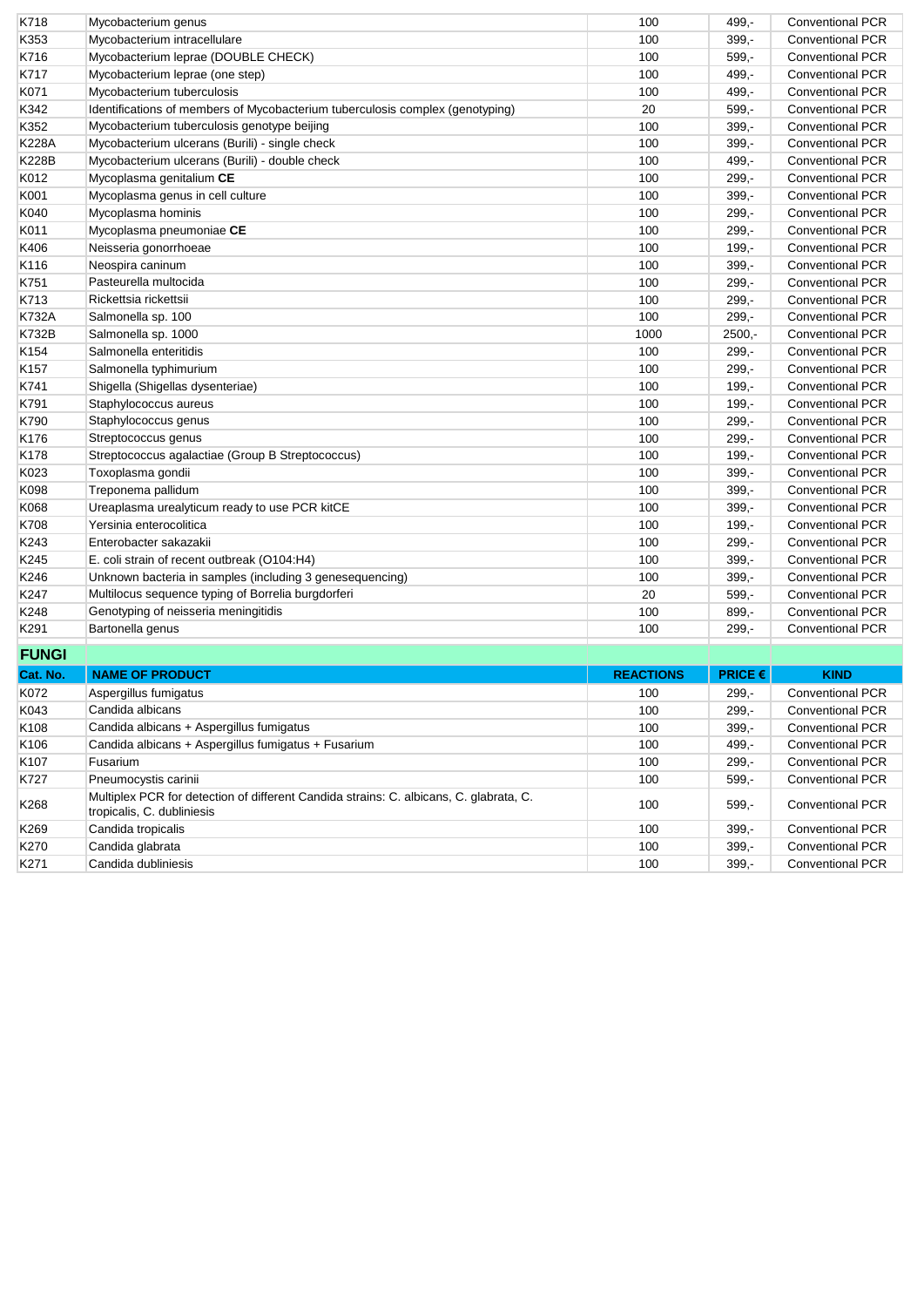| <b>DNA - VIRUSES</b> |                                                                                                                                                                          |                  |                |                                                    |
|----------------------|--------------------------------------------------------------------------------------------------------------------------------------------------------------------------|------------------|----------------|----------------------------------------------------|
| Cat. No.             | <b>NAME OF PRODUCT</b>                                                                                                                                                   | <b>REACTIONS</b> | PRICE€         | <b>KIND</b>                                        |
| K103                 | Cytomegalo virus (CMV)                                                                                                                                                   | 100              | $499,-$        | <b>Conventional PCR</b>                            |
| K742                 | <b>Epstein-Barr Virus</b>                                                                                                                                                | 100              | $299 -$        | <b>Conventional PCR</b>                            |
| K094                 | HBV with Genotyping A, B, C, D, E, F, G                                                                                                                                  | 100              | 699,-          | <b>Conventional PCR</b>                            |
| K095                 | HBV without Genotyping                                                                                                                                                   | 100              | $499,-$        | <b>Conventional PCR</b>                            |
| K706                 | Human Adeno Virus                                                                                                                                                        | 100              | $399,-$        | <b>Conventional PCR</b>                            |
| K091B                | Human Herpes virus (1-5)                                                                                                                                                 | 100              | $499,-$        | <b>Conventional PCR</b>                            |
| K754                 | Human Herpes virus (1-8), 100                                                                                                                                            | 100              | 699,-          | <b>Conventional PCR</b>                            |
| K302                 | Human Papilloma Virus Genotyping                                                                                                                                         | 100              | $999,-$        | <b>Conventional PCR</b>                            |
| K795                 | Human Papilloma Virus (HPV Common / double check)                                                                                                                        | 100              | $499 -$        | <b>Conventional PCR</b>                            |
| K796                 | Human Papilloma Virus (HPV-2)                                                                                                                                            | 100              | $399,-$        | <b>Conventional PCR</b>                            |
| K797                 | Human Papilloma Virus (HPV-4)                                                                                                                                            | 100              | $399,-$        | <b>Conventional PCR</b>                            |
| K <sub>175</sub>     | Human Papilloma Virus (HPV-6) low risk profile                                                                                                                           | 100              | $399,-$        | <b>Conventional PCR</b>                            |
| K204                 | Human Papilloma Virus (HPV-6/11) low risk profile                                                                                                                        | 100              | $499,-$        | <b>Conventional PCR</b>                            |
| K798                 | Human Papilloma Virus (HPV-7)                                                                                                                                            | 100              | $399,-$        | <b>Conventional PCR</b>                            |
| K202                 | Human Papilloma Virus (HPV-11) low risk profile                                                                                                                          | 100              | $399,-$        | <b>Conventional PCR</b>                            |
| K799                 | Human Papilloma Virus (HPV-16) (High risk profile)                                                                                                                       | 100              | $399,-$        | <b>Conventional PCR</b>                            |
| K707                 | Human Papilloma Virus (HPV-16 / 18) (High risk profile)                                                                                                                  | 100              | 499,-          | <b>Conventional PCR</b>                            |
| K800                 | Human Papilloma Virus (HPV-18)                                                                                                                                           | 100              | $399,-$        | <b>Conventional PCR</b>                            |
| K801                 | Human Papilloma Virus (HPV-31) (High risk profile)                                                                                                                       | 100              | $399,-$        | <b>Conventional PCR</b>                            |
| K802                 | Human Papilloma Virus (HPV-33) (High risk profile)                                                                                                                       | 100              | $399 -$        | <b>Conventional PCR</b>                            |
| K152                 | Human Papilloma Virus (HPV-35) (High risk profile)                                                                                                                       | 100              | $399,-$        | <b>Conventional PCR</b>                            |
| K <sub>160</sub>     | Human Papilloma Virus HPV-39 (High risk profile)                                                                                                                         | 100              | $399,-$        | <b>Conventional PCR</b>                            |
| K <sub>153</sub>     | Human Papilloma Virus HPV-42 (Low risk profile)                                                                                                                          | 100              | $399,-$        | <b>Conventional PCR</b>                            |
| K209                 | Human Papilloma Virus HPV-43 (Low risk profile)                                                                                                                          | 100              | $399,-$        | <b>Conventional PCR</b>                            |
| K207                 | Human Papilloma Virus HPV-44 (Low risk profile)                                                                                                                          | 100              | $399,-$        | <b>Conventional PCR</b>                            |
| K <sub>161</sub>     | Human Papilloma Virus HPV-45 (High risk profile)                                                                                                                         | 100              | $399,-$        | <b>Conventional PCR</b>                            |
| K162                 | Human Papilloma Virus HPV-51 (High risk profile)                                                                                                                         | 100              | $399,-$        | <b>Conventional PCR</b>                            |
| K163                 | Human Papilloma Virus HPV-56 (High risk profile)                                                                                                                         | 100              | $399,-$        | <b>Conventional PCR</b>                            |
| K <sub>164</sub>     | Human Papilloma Virus HPV-58 (High risk profile)                                                                                                                         | 100              | $399,-$        | <b>Conventional PCR</b>                            |
| K <sub>165</sub>     | Human Papilloma Virus HPV-59 (High risk profile)                                                                                                                         | 100              | $399,-$        | <b>Conventional PCR</b>                            |
| K166                 | Human Papilloma Virus HPV-66 (High risk profile)                                                                                                                         | 100              | $399,-$        | <b>Conventional PCR</b>                            |
| K167                 | Human Papilloma Virus HPV-68 (High risk profile)                                                                                                                         | 100              | $399,-$        | <b>Conventional PCR</b>                            |
| K749                 | Human Polyoma Virus, 100                                                                                                                                                 | 100              | $499,-$        | <b>Conventional PCR</b>                            |
| K266                 | Herpes Virus (Common) (It can detect different kinds of herpes viruses of animal as well as human<br>origin, it can be used to detect unknown strains of herpes viruses) | 100              | 499,-          | <b>Conventional PCR</b>                            |
|                      | <b>BLOOD PARASITES</b>                                                                                                                                                   |                  |                |                                                    |
| Cat. No.             | <b>NAME OF PRODUCT</b>                                                                                                                                                   | <b>REACTIONS</b> | <b>PRICE €</b> | <b>KIND</b>                                        |
| K097                 | Anaplasma phagocytophilum                                                                                                                                                | 100              | 399,-          | <b>Conventional PCR</b>                            |
| K793                 | Babesia genus                                                                                                                                                            | 100              | $399,-$        | <b>Conventional PCR</b>                            |
| K201                 | Plasmodium falciparum CE                                                                                                                                                 | 100              | $499. -$       | <b>Conventional PCR</b>                            |
| K404                 | Plasmodium vivaxCE                                                                                                                                                       | 100              | $499. -$       | <b>Conventional PCR</b>                            |
|                      |                                                                                                                                                                          |                  |                |                                                    |
|                      | <b>SPECIES - SPECIFIC TESTS</b>                                                                                                                                          |                  |                |                                                    |
| Cat. No.             | <b>NAME OF PRODUCT</b>                                                                                                                                                   | <b>REACTIONS</b> | PRICE €        | <b>KIND</b>                                        |
| K019                 | Prothrombin + Factor V Multiplex CE                                                                                                                                      | 100              | $399,-$        | <b>Conventional PCR</b>                            |
| K025                 | Identification of species-specific DNA (human) CE                                                                                                                        | 100              | $299 -$        | <b>Conventional PCR</b>                            |
| K368                 | Mammal-DNA specific PCR kit                                                                                                                                              | 100              |                |                                                    |
|                      |                                                                                                                                                                          |                  | $199, -$       | <b>Conventional PCR</b>                            |
| Cat. No.             |                                                                                                                                                                          |                  |                |                                                    |
|                      | <b>TUMOR - MARKERS</b>                                                                                                                                                   |                  |                |                                                    |
|                      | <b>NAME OF PRODUCT</b>                                                                                                                                                   | <b>REACTIONS</b> | PRICE €        | <b>KIND</b>                                        |
| K051                 | Human Carcino embryonic antigene (CEA)                                                                                                                                   | 100              | 499,-          | <b>Conventional PCR</b>                            |
| K050                 | Human Cytokeratin 19 (K19)                                                                                                                                               | 100              | 499,-          | <b>Conventional PCR</b>                            |
| K763                 | Human Cytokeratin 20 (K20)                                                                                                                                               | 100              | $599. -$       | <b>Conventional PCR</b>                            |
| K761A                | human ß-Actin (internal control)                                                                                                                                         | 100              | 499,-          | <b>Conventional PCR</b>                            |
| K761B                | human ß-Actin (internal control): to be bought with any other tumor-marker kit.                                                                                          | 100              | $299 -$        | <b>Conventional PCR</b>                            |
| K776                 | Mammaglobin                                                                                                                                                              | 100              | 499,-          | <b>Conventional PCR</b>                            |
| K056                 | Mammaglobin 1 (human)                                                                                                                                                    | 100              | 499,-          | <b>Conventional PCR</b>                            |
| K058                 | Mammaglobin 1&2 (human)                                                                                                                                                  | 100              | $599,-$        | <b>Conventional PCR</b>                            |
| K057                 | Mammaglobin 2 (human)                                                                                                                                                    | 100              | 499,-          | <b>Conventional PCR</b>                            |
| K052                 | MART-1/MELAN-A (human)                                                                                                                                                   | 100              | $499, -$       | <b>Conventional PCR</b>                            |
| K054                 | MASPIN (human)                                                                                                                                                           | 100              | 499,-          | <b>Conventional PCR</b>                            |
| K053                 | MUC-1 (human)                                                                                                                                                            | 100              | 499,-          | <b>Conventional PCR</b>                            |
| K055                 | P53 (human) under development                                                                                                                                            | 100              | ask            | <b>Conventional PCR</b>                            |
| K774                 | Parathyroid hormone                                                                                                                                                      | 100              | $599,-$        | Conventional PCR                                   |
| K775                 | HER2                                                                                                                                                                     | 100              | 499,-          | <b>Conventional PCR</b>                            |
| K418                 | PCR kit for Melanoma Biomarker (Tyrosinase)                                                                                                                              | 100              | $699,-$        | <b>Conventional PCR</b>                            |
| K858                 | Human EpCAM                                                                                                                                                              | 100              | 499,-          | <b>Conventional PCR</b>                            |
| K859                 | Human IL-8                                                                                                                                                               | 100              | 499,-          | <b>Conventional PCR</b>                            |
| K860<br>K861         | Human CK19 (Cytokeratin 19)<br>Human ALDH (Aldehyde Dehydrogenase)                                                                                                       | 100<br>100       | 499,-<br>499,- | <b>Conventional PCR</b><br><b>Conventional PCR</b> |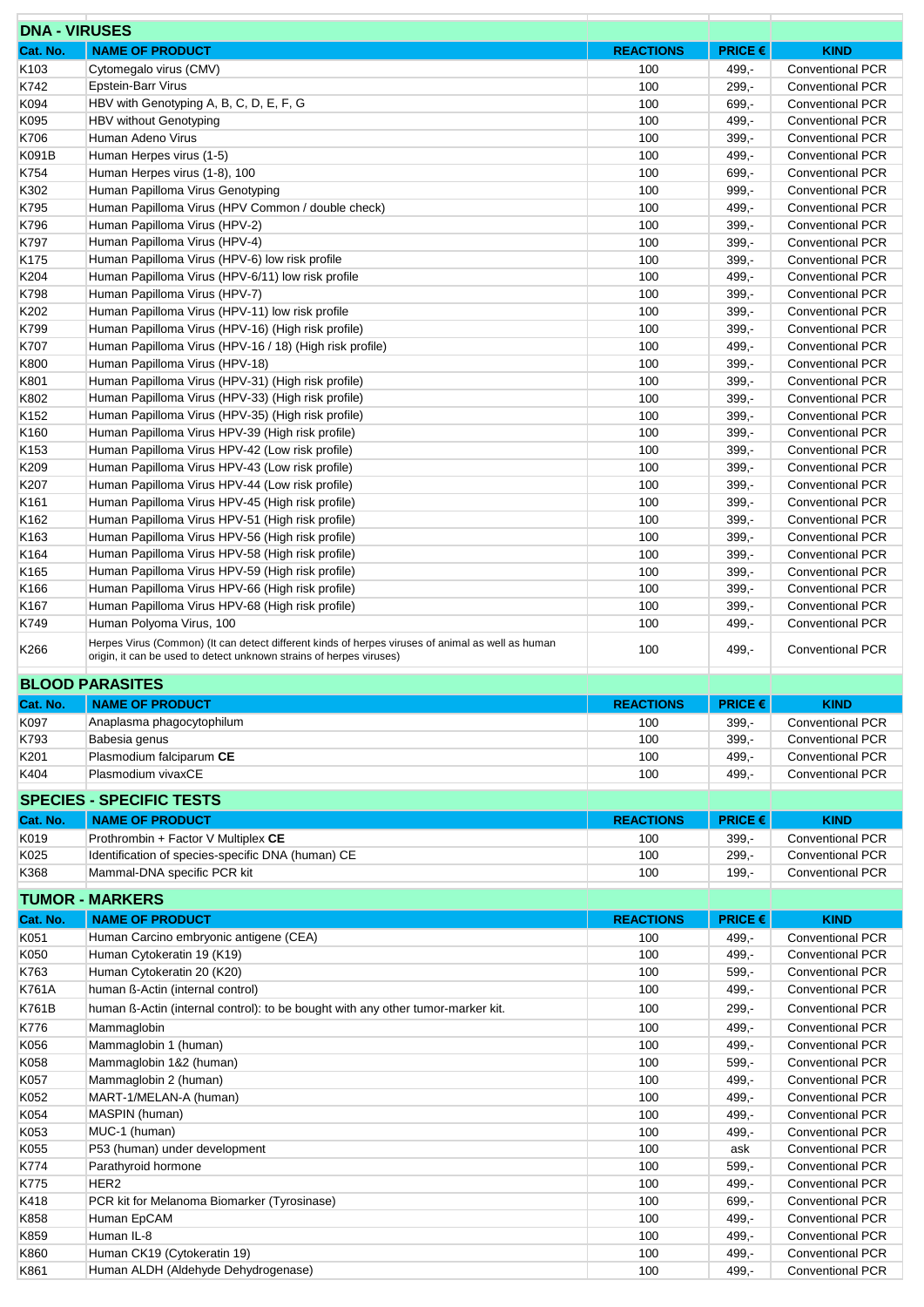| K862                 | Human CD44                                                                                           | 100              | $499 -$                            | <b>Conventional PCR</b> |
|----------------------|------------------------------------------------------------------------------------------------------|------------------|------------------------------------|-------------------------|
| K863                 | Human CD133                                                                                          | 100              | 499,-                              | <b>Conventional PCR</b> |
| K864                 | Human Vimentin                                                                                       | 100              | $499 -$                            | <b>Conventional PCR</b> |
|                      |                                                                                                      |                  |                                    |                         |
| K865                 | Human HER2                                                                                           | 100              | $499. -$                           | <b>Conventional PCR</b> |
| K866                 | Human CD31                                                                                           | 100              | $499. -$                           | <b>Conventional PCR</b> |
|                      |                                                                                                      |                  |                                    |                         |
|                      | HOUSE KEEPINGGENES, CYTOKINES AND OTHER MARKERS (HUMAN)                                              |                  |                                    |                         |
|                      |                                                                                                      |                  |                                    |                         |
| Cat. No.             | <b>NAME OF PRODUCT</b>                                                                               | <b>REACTIONS</b> | <b>PRICE <math>\epsilon</math></b> | <b>KIND</b>             |
|                      |                                                                                                      |                  |                                    |                         |
| K761A                | human ß-Actin (internal control)                                                                     | 100              | $499 -$                            | <b>Conventional PCR</b> |
| K084                 | IL-1 Human                                                                                           | 100              | 499,-                              | <b>Conventional PCR</b> |
|                      |                                                                                                      |                  |                                    |                         |
| K085                 | IL-2 Human                                                                                           | 100              | $499 -$                            | <b>Conventional PCR</b> |
| K086                 | IL-3 Human                                                                                           | 100              | 499,-                              | <b>Conventional PCR</b> |
| K087                 | IL-4 Human                                                                                           | 100              | $499 -$                            | <b>Conventional PCR</b> |
|                      |                                                                                                      |                  |                                    |                         |
| K088                 | IL-5 Human                                                                                           | 100              | 499,-                              | <b>Conventional PCR</b> |
| K089                 | IL-6 Human                                                                                           | 100              | $499 -$                            | <b>Conventional PCR</b> |
|                      |                                                                                                      |                  |                                    |                         |
| K158                 | Human Interleukin IL-8                                                                               | 100              | $599. -$                           | <b>Conventional PCR</b> |
| K090                 | <b>IFN Human</b>                                                                                     | 100              | $499. -$                           | <b>Conventional PCR</b> |
| K099                 | <b>TNF Human</b>                                                                                     | 100              | $499,-$                            | <b>Conventional PCR</b> |
|                      |                                                                                                      |                  |                                    |                         |
| K <sub>126</sub>     | Ready to use PCR kit for 3 cytokine targets like IFN, IL-2 and TNF                                   | 100              | $899 -$                            | <b>Conventional PCR</b> |
|                      |                                                                                                      |                  |                                    |                         |
| <b>RNA - VIRUSES</b> |                                                                                                      |                  |                                    |                         |
|                      |                                                                                                      |                  |                                    |                         |
| Cat. No.             | <b>NAME OF PRODUCT</b>                                                                               | <b>REACTIONS</b> | PRICE€                             | <b>KIND</b>             |
| <b>K333A</b>         | Fluhunter: Avian Influenza H5 (one step)                                                             | 100              | $499 -$                            | <b>Conventional PCR</b> |
| K332A                | Fluhunter: Avian Influenza H7 (one step)                                                             | 100              | 499,-                              | <b>Conventional PCR</b> |
|                      |                                                                                                      |                  |                                    |                         |
| K331A                | Fluhunter: Avian Influenza virus H9 (one step)                                                       | 100              | $499 -$                            | <b>Conventional PCR</b> |
| <b>K177A</b>         | Fluhunter: Avian Influenza virus H5, H7                                                              | 100              | 699,-                              | <b>Conventional PCR</b> |
|                      |                                                                                                      |                  |                                    |                         |
| <b>K127A</b>         | Fluhunter: Avian Influenza virus H5, N1, H7 and H9                                                   | 100              | $999 -$                            | <b>Conventional PCR</b> |
| <b>K127B</b>         | Fluhunter: Avian Influenza virus H5, H7, H9 incl. 15 genesequencings                                 | 100              | $1599. -$                          | <b>Conventional PCR</b> |
| K122D                | Fluhunter: Influenza virus H3N2                                                                      | 100              | $599. -$                           | <b>Conventional PCR</b> |
|                      |                                                                                                      |                  |                                    |                         |
| K413                 | Fluhunter: Influenza virus N1                                                                        | 100              | $599 -$                            | <b>Conventional PCR</b> |
| K769                 | Fluhunter: Avian Influenza virus H9 incl. 2 genesequencings                                          | 100              | $999,-$                            | <b>Conventional PCR</b> |
|                      |                                                                                                      |                  |                                    |                         |
| <b>K122A</b>         | Fluhunter: Avian Influenza virus H9, H5, N1                                                          | 100              | $899 -$                            | <b>Conventional PCR</b> |
| K122B                | Fluhunter: Avian Influenza virus H9, H5, N1 incl. 2 sequencings                                      | 100              | $999,-$                            | <b>Conventional PCR</b> |
|                      |                                                                                                      |                  |                                    |                         |
| K122C                | Fluhunter: Avian Influenza virus H9, H5, N1 incl. 15 genesequencings                                 | 100              | 1499,-                             | <b>Conventional PCR</b> |
|                      | Fluhunter: Ready to use avian influenza virus H5N1 : human only incl. 2 free sequencings             |                  |                                    |                         |
| K123B                | DUPLEX PCR DOUBLE CHECK                                                                              | 100              | $999 -$                            | <b>Conventional PCR</b> |
|                      |                                                                                                      |                  |                                    |                         |
| K224                 | Chikungunya Virus                                                                                    | 100              | $599 -$                            | <b>Conventional PCR</b> |
| K061                 | Coxsackie virus (Enterovirus Kit K748A) (incl. 5 genesequencings)                                    | 100              | 799,-                              | <b>Conventional PCR</b> |
|                      |                                                                                                      |                  |                                    |                         |
| K101A                | Dengue Fever                                                                                         | 100              | $599,-$                            | <b>Conventional PCR</b> |
| K101B                | Dengue Fever (1-4)                                                                                   | 100              | $999 -$                            | <b>Conventional PCR</b> |
|                      |                                                                                                      |                  |                                    |                         |
| K101C                | Dengue Fever (1-4) (incl. 15 genesequencings)                                                        | 100              | 1999,-                             | <b>Conventional PCR</b> |
| K347                 | Fluhunter: Detection of 15 H Subtypes of avian influenza viruses H1, H2, H3, H4, H5, H6,             | 100              | $1299,-$                           | <b>Conventional PCR</b> |
|                      | H7, H8, H9, H10, H11, H12, H13, H14, H15                                                             |                  |                                    |                         |
| K348                 | Fluhunter: Detection of 9 N subtypes of avian influenza virus N1 to N9                               | 100              | $999,-$                            | <b>Conventional PCR</b> |
|                      |                                                                                                      |                  |                                    |                         |
| <b>K748A</b>         | Enterovirus                                                                                          | 100              | 499.-                              | <b>Conventional PCR</b> |
| <b>K748B</b>         | Enterovirus (incl. 15 genesequencings)                                                               | 100              | $999,-$                            | <b>Conventional PCR</b> |
|                      |                                                                                                      |                  |                                    |                         |
| K225                 | Hanta virus                                                                                          | 100              | 599,-                              | <b>Conventional PCR</b> |
| K037                 | Hepatitis-C-Virus HCV Single check + nested                                                          | 100              | $599,-$                            | Conventional PCR        |
|                      |                                                                                                      |                  |                                    |                         |
| <b>K747A</b>         | Hepatitis-C-Virus HCV Double check                                                                   | 100              | 1299,-                             | <b>Conventional PCR</b> |
| K757                 | Hepatitis-C-Virus HCV Genotyping                                                                     | 100              | $699,-$                            | <b>Conventional PCR</b> |
| K357                 | $HIV-1$                                                                                              | 100              | 499,-                              | Conventional PCR        |
|                      |                                                                                                      |                  |                                    |                         |
| K133                 | Human Picornavirus                                                                                   | 100              | 499,-                              | <b>Conventional PCR</b> |
| K710                 | Human respiratory syncytial virus RSV - A & B                                                        | 100              | 499,-                              | <b>Conventional PCR</b> |
|                      |                                                                                                      |                  |                                    |                         |
| K712                 | Fluhunter: Influenza Virus H1N1 : to differentiate between seasonal H1N1and recently                 | 100              | $899,-$                            | Conventional PCR        |
|                      | outbreak human H1N1 of swine origin                                                                  |                  |                                    |                         |
|                      |                                                                                                      |                  |                                    |                         |
|                      | H1N1 of swine origin of recent outbreak (single check) This kit is in position to detect the H1N1 of |                  |                                    |                         |
| K736                 | swine origin of recent outbreak in samples. One can see clear beautiful bands in the gel             | 100              | 799,-                              | <b>Conventional PCR</b> |
|                      |                                                                                                      |                  |                                    |                         |
|                      |                                                                                                      |                  |                                    |                         |
|                      | H1N1 of human origin (single check) This assay can detect H1N1 of human origin (also known as        |                  |                                    |                         |
| K794                 | seasonal H1N1 or novel H1N1 of human origin) in the cell cultures, nasal or other samples. Thi       | 100              | 799,-                              | <b>Conventional PCR</b> |
|                      |                                                                                                      |                  |                                    |                         |
|                      | Fluhunter 3X: Ready to use PCR kit to detect and genotype three different kinds of H1N1of            |                  |                                    |                         |
|                      |                                                                                                      |                  |                                    |                         |
| K745                 | swine origin, seasonal H1N1 or Novel virus of human origin and H1N1 virus of swine origin).          | 100              | 1499,-                             | <b>Conventional PCR</b> |
|                      | This kit                                                                                             |                  |                                    |                         |
|                      | H1N1 of swine origin of recent outbreak (double check) This assay may be of help to type of          |                  |                                    |                         |
|                      |                                                                                                      |                  |                                    |                         |
| K414                 | the virus in the remote laboratories as this checks the virus twice in the samples. A remote         | 100              | 1199,-                             | <b>Conventional PCR</b> |
|                      | labor                                                                                                |                  |                                    |                         |
|                      |                                                                                                      |                  |                                    |                         |
|                      | H1N1 of swine origin of recent outbreak (triple check) This assay can be of help to type of          |                  |                                    |                         |
| K415                 | the virus 3 times from 3 different parts at district level or town laboratories and give reliable    | 100              | 1499,-                             | <b>Conventional PCR</b> |
|                      |                                                                                                      |                  |                                    |                         |
|                      |                                                                                                      |                  |                                    |                         |
|                      | H1N1 of human origin and reconfirming the N1 part of H1: This assay can be used to detect            |                  |                                    |                         |
| K416                 | the H1N1 strain of recent outbreak swine flu virus and reconfirming the N1 part of this virus.       | 100              | $899,-$                            | <b>Conventional PCR</b> |
|                      | This                                                                                                 |                  |                                    |                         |
| K400                 | Fluhunter: Influenza B virus                                                                         |                  |                                    |                         |
|                      |                                                                                                      | 100              | $599. -$                           | Conventional PCR        |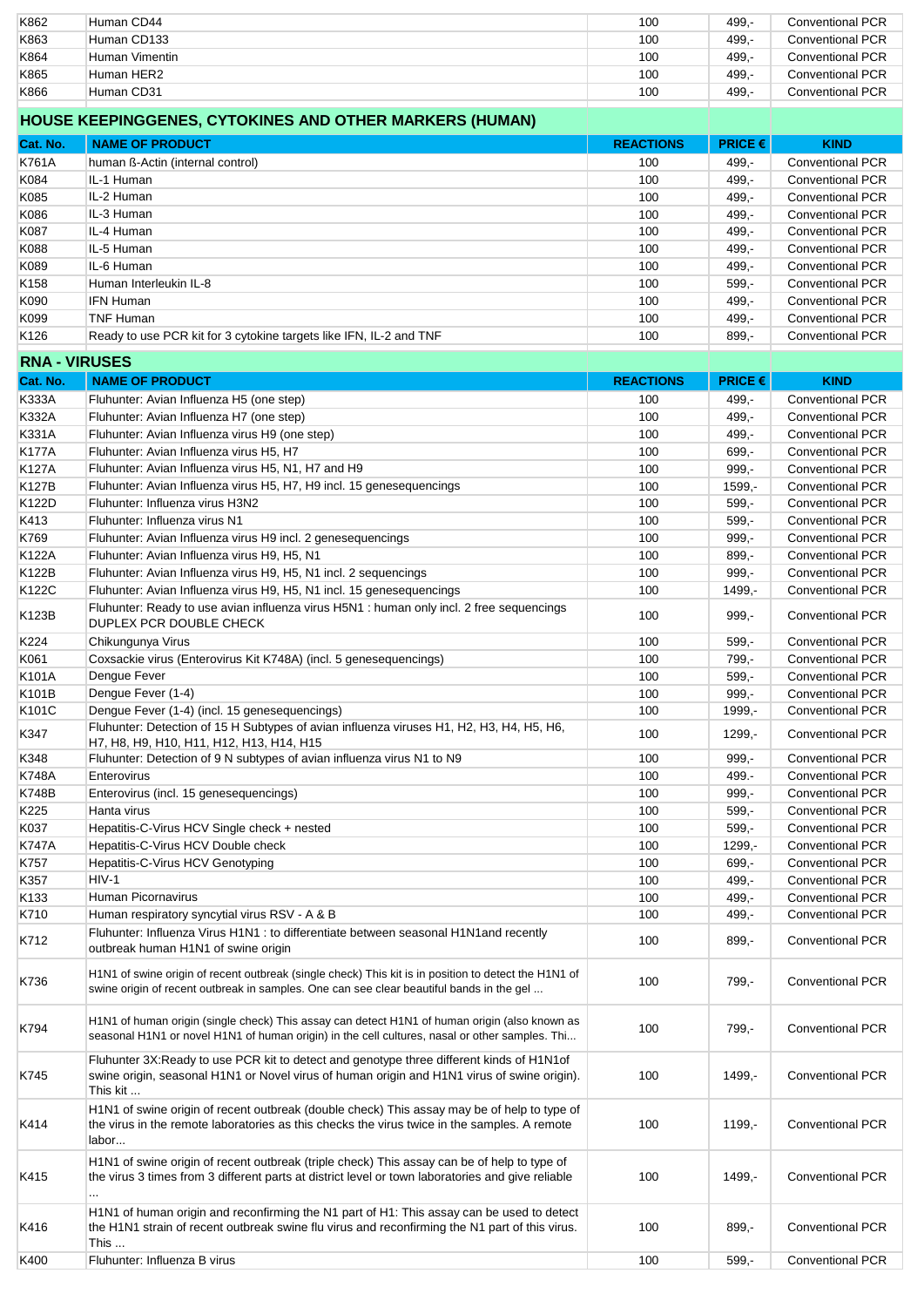| K335          | Fluhunter: Influenza H1N1 drug resistance test (Neuraminidase inhibitor / Oseltamivir)                                                                                                               | 100              | 999,-     | <b>Conventional PCR</b> |
|---------------|------------------------------------------------------------------------------------------------------------------------------------------------------------------------------------------------------|------------------|-----------|-------------------------|
| K303          | Fluhunter: Influenza H7                                                                                                                                                                              | 100              | $599. -$  | <b>Conventional PCR</b> |
| K102          | Japanese Encephalitis Virus JEV                                                                                                                                                                      | 100              | 799,-     | <b>Conventional PCR</b> |
| K804          | Measles virus MV                                                                                                                                                                                     | 100              | $599. -$  | <b>Conventional PCR</b> |
| K230          | Fluhunter: Genotyping of Influenza Viruses H3, H4, H8, H9, H12, H14                                                                                                                                  | 100              | 799,-     | <b>Conventional PCR</b> |
| K231          | Fluhunter: Genotyping of Influenza Viruses H1, H2, H5, H6, H12                                                                                                                                       | 100              | 799,-     | <b>Conventional PCR</b> |
| K232          | Fluhunter: Genotyping of Influenza Viruses H7, H10, H15                                                                                                                                              | 100              | 799,-     | <b>Conventional PCR</b> |
| K233          | Fluhunter: Genotyping of Influenza Viruses H9, H11, H13, H16                                                                                                                                         | 100              | 799,-     | <b>Conventional PCR</b> |
| K234          | Fluhunter: Genotyping of all Influenza Viruses H1, H2, H3, H4, H5, H6, H7, H8, H9, H10,<br>H11, H12, H13, H14, H15, H16                                                                              | 100              | 1499,-    | <b>Conventional PCR</b> |
| K755          | Mumps                                                                                                                                                                                                | 100              | $999 -$   | <b>Conventional PCR</b> |
| K062          | Parainfluenza virus 1,2,3                                                                                                                                                                            | 100              | $1199. -$ | <b>Conventional PCR</b> |
| K039          | Polio Virus (human)                                                                                                                                                                                  | 100              | 499.-     | <b>Conventional PCR</b> |
| K042          | PRRSV (porcine reproductive and respiratory syndrome virus)                                                                                                                                          | 100              | $599. -$  | <b>Conventional PCR</b> |
| K060          | Rotavirus                                                                                                                                                                                            | 100              | $599 -$   | <b>Conventional PCR</b> |
| K838          | Rubella Virus (human)                                                                                                                                                                                | 100              | 699,-     | <b>Conventional PCR</b> |
| K249          | Sandfly fever sicilian virus                                                                                                                                                                         | 100              | 799,-     | <b>Conventional PCR</b> |
| K034          | Tick-borne encephalitis TBE (human)                                                                                                                                                                  | 100              | 899,-     | <b>Conventional PCR</b> |
| K336          | Universal Fluhunter 2: Universal PCR kit for Hemagglutinin gene (HA-gene) decoding and<br>detection of influenza viruses + 10 genesequencings                                                        | 100              | 1199,-    | <b>Conventional PCR</b> |
| K412          | Yellow fever YF                                                                                                                                                                                      | 100              | 699.-     | <b>Conventional PCR</b> |
| K267          | Arthropod-Borne Universal Flavivirus kit (It detects Dengue virus, West nile virus, JEV,<br>TEBV, Yellow fever, St. Luis Encephalitis Virus and other flaviviruses of athropod like<br>Mosquitoes an | 100              | 799,-     | <b>Conventional PCR</b> |
| K313          | Fluhunter: Ready to use PCR kit for H3N2 (lowa strain)                                                                                                                                               | 100              | ask       | <b>Conventional PCR</b> |
| K360          | Fluhunter Middle East SARS virus (Single Check): Ready to use PCR Kit to detect the middle<br>east SARS virus                                                                                        | 100              | 499.-     | <b>Conventional PCR</b> |
| K361          | Fluhunter Middle East SARS virus (Double Check): Ready to use PCR Kit to detect the<br>middle east SARS virus                                                                                        | 100              | 799,-     | <b>Conventional PCR</b> |
| K315          | Ebola Virus Reston Strain                                                                                                                                                                            | 100              | $599,-$   | <b>Conventional PCR</b> |
| K314          | Ebola Virus Zaire Strain                                                                                                                                                                             | 100              | $599 -$   | Conventional PCR        |
| K316          | Ebola Virus Sudan strain                                                                                                                                                                             | 100              | $599. -$  | <b>Conventional PCR</b> |
| K850          | Zika virus                                                                                                                                                                                           | 100              | 499,-     | <b>Conventional PCR</b> |
| K525          | Novel coronavrrus 2020 (Wuhan strain specific)                                                                                                                                                       | 100              | $599. -$  | <b>Conventional PCR</b> |
| K526          | Bat coronaviruses                                                                                                                                                                                    | 100              | $599. -$  | <b>Conventional PCR</b> |
|               | <b>BIODEFENCE DETECTION PRODUCTS</b>                                                                                                                                                                 |                  |           |                         |
| Cat. No.      | <b>NAME OF PRODUCT</b>                                                                                                                                                                               | <b>REACTIONS</b> | PRICE €   | <b>KIND</b>             |
| <b>BIO001</b> | Francisella tularensis                                                                                                                                                                               | 100              | ask       | <b>Conventional PCR</b> |
| <b>BIO002</b> | Francisella tularensis and Francisella like                                                                                                                                                          | 100              | ask       | <b>Conventional PCR</b> |
| <b>BIO003</b> | Small pox                                                                                                                                                                                            | 100              | ask       | <b>Conventional PCR</b> |
| <b>BIO006</b> | Coxiella burnetii                                                                                                                                                                                    | 100              | ask       | <b>Conventional PCR</b> |
| <b>BIO007</b> | Anthrax                                                                                                                                                                                              | 100              | ask       | <b>Conventional PCR</b> |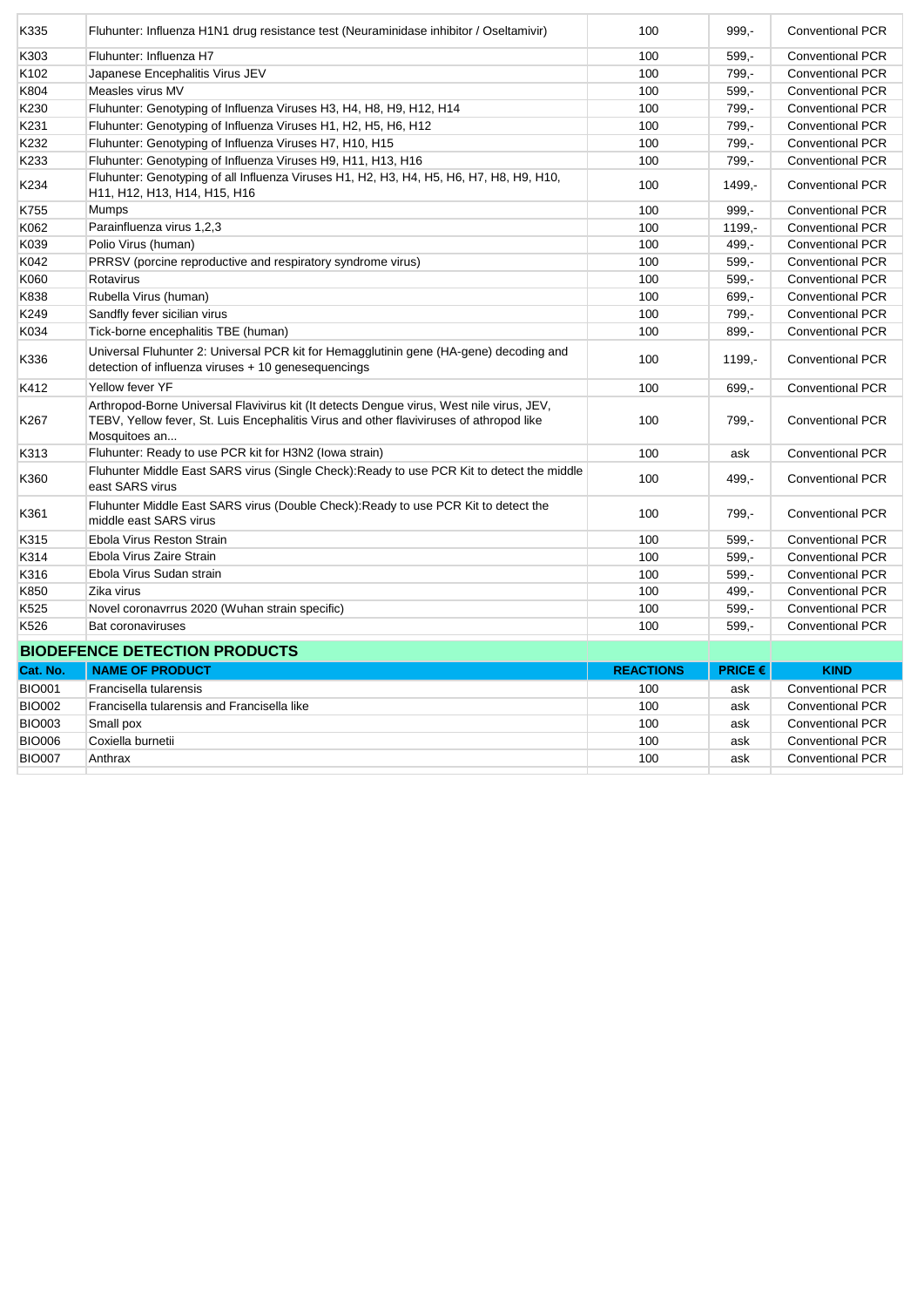| <b>EDUCATION</b> |                                                                           |                  |                                    |                         |
|------------------|---------------------------------------------------------------------------|------------------|------------------------------------|-------------------------|
| Cat. No.         | <b>NAME OF PRODUCT</b>                                                    | <b>REACTIONS</b> | PRICE€                             | <b>KIND</b>             |
| <b>EDU001</b>    | Training kit for students (how PCR works)                                 | 50               | $199. -$                           | <b>Conventional PCR</b> |
| <b>EDU002</b>    | To demonstrate how to isolate the DNA from buccal swab                    | 250              | $99, -$                            | <b>Conventional PCR</b> |
| <b>EDU003</b>    | Training kit for pathogen detection kit - Salmonella in samples           | 50               | $199,-$                            | <b>Conventional PCR</b> |
| <b>EDU004</b>    | Detection of Human D1S80 Profile                                          | 100              | $399. -$                           | <b>Conventional PCR</b> |
|                  | <b>DENTAL PATHOGENS</b>                                                   |                  |                                    |                         |
| Cat. No.         | <b>NAME OF PRODUCT</b>                                                    | <b>REACTIONS</b> | <b>PRICE €</b>                     | <b>KIND</b>             |
| K210             | Actinobacillus actinomycetemcomitans                                      | 100              | $399 -$                            | <b>Conventional PCR</b> |
| K211             | Porphyromonas gingivalis                                                  | 100              | $399,-$                            | <b>Conventional PCR</b> |
| K212             | Prevotella intermedia                                                     | 100              | $399 -$                            | <b>Conventional PCR</b> |
| K213             | Prevotella nigrescens                                                     | 100              | $399 -$                            | <b>Conventional PCR</b> |
| K214             | Streptococcus mitis                                                       | 100              | $399 -$                            | <b>Conventional PCR</b> |
| K219             | Tannerella forsythia (formerly Bacteroides forsythus)                     | 100              | $399. -$                           | <b>Conventional PCR</b> |
|                  | <b>MOLECULAR ANTIBIOTIC RESISTANT TEST</b>                                |                  |                                    |                         |
| Cat. No.         | <b>NAME OF PRODUCT</b>                                                    | <b>REACTIONS</b> | PRICE €                            | <b>KIND</b>             |
| <b>K080A</b>     | MRSA Methicillin-resistant Staphylococcus aureus with internal control    | 100              | $399 -$                            | <b>Conventional PCR</b> |
| <b>K080B</b>     | MRSA with two internal controls: Staphylococcus and Staphylococcus aureus | 100              | 699,-                              | <b>Conventional PCR</b> |
|                  | <b>MULTIPLEX PCR</b>                                                      |                  |                                    |                         |
| Cat. No.         | <b>NAME OF PRODUCT</b>                                                    | <b>REACTIONS</b> | <b>PRICE <math>\epsilon</math></b> | <b>KIND</b>             |
| K737             | Chlamydia pneumoniae + Chlamydia trachomatis                              | 100              | $599. -$                           | <b>Conventional PCR</b> |
| K743             | Epstein-Barr Virus + Cytomegalovirus                                      | 100              | $599 -$                            | <b>Conventional PCR</b> |
|                  | HLA, HPA & BLOOD GROUP DETECTION                                          |                  |                                    |                         |
| Cat. No.         | <b>NAME OF PRODUCT</b>                                                    | <b>REACTIONS</b> | PRICE€                             | <b>KIND</b>             |
| K179             | Human Platelet Antigen (HPA) detection of alleles: 1a, 1b                 | 100              | $399 -$                            | <b>Conventional PCR</b> |
| K105             | Human Platelet Antigen (HPA) detection of alleles: 2a, 2b                 | 100              | $399 -$                            | <b>Conventional PCR</b> |
| K180             | Human Platelet Antigen (HPA) detection of alleles: 3a, 3b                 | 100              | $399 -$                            | <b>Conventional PCR</b> |
| K181             | Human Platelet Antigen (HPA) detection of alleles: 4a, 4b                 | 100              | $399 -$                            | <b>Conventional PCR</b> |
| K182             | Human Platelet Antigen (HPA) detection of alleles: 5a, 5b                 | 100              | $399 -$                            | <b>Conventional PCR</b> |
|                  | <b>FOOD ALLERGENS</b>                                                     |                  |                                    |                         |
| Cat. No.         | <b>NAME OF PRODUCT</b>                                                    | <b>REACTIONS</b> | <b>PRICE <math>\epsilon</math></b> | <b>KIND</b>             |
| K770             | Identification of maize DNA                                               | 100              | $399 -$                            | <b>Conventional PCR</b> |
| K771             | Identification of Soybean DNA                                             | 100              | $399 -$                            | <b>Conventional PCR</b> |
| K128             | Kiwi                                                                      | 100              | $399 -$                            | <b>Conventional PCR</b> |
| K129             | Pistachio                                                                 | 100              | $399. -$                           | <b>Conventional PCR</b> |
| K <sub>130</sub> | Rapeseel                                                                  | 100              | $299 -$                            | <b>Conventional PCR</b> |
| K294             | Detection of Apple                                                        | 100              | $249 -$                            | <b>Conventional PCR</b> |
| K295             | Detection of Peaches                                                      | 100              | $249. -$                           | <b>Conventional PCR</b> |
| K296             | Detection of Pear                                                         | 100              | $249. -$                           | <b>Conventional PCR</b> |

K297 Detection of Cashew nut **100** 249,- Conventional PCR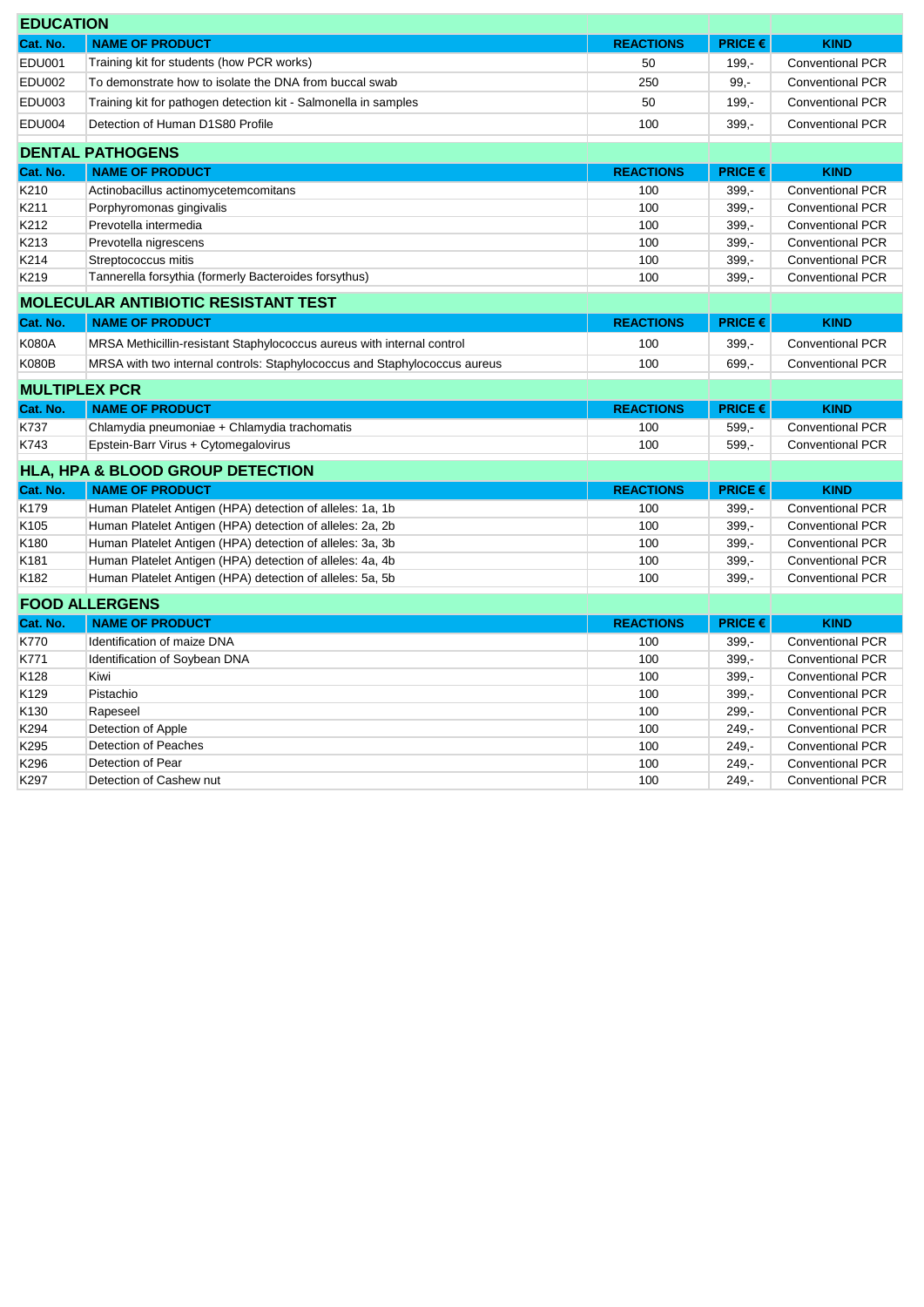|                              | <b>Ready to use PCR Kits (REAL TIME PCR)</b>                                                                                                |                  |                      |                                              |
|------------------------------|---------------------------------------------------------------------------------------------------------------------------------------------|------------------|----------------------|----------------------------------------------|
|                              |                                                                                                                                             |                  |                      |                                              |
| Cat. No.                     | <b>NAME OF PRODUCT</b>                                                                                                                      | <b>REACTIONS</b> | PRICE €              | <b>KIND</b>                                  |
| FR105                        | Actinobacillus actinomycetemcomitans                                                                                                        | 100              | $199. -$             | <b>REAL TIME PCR</b>                         |
| FR054<br>FR053               | Anaplasma phagocytophilum                                                                                                                   | 100<br>100       | $399. -$<br>$399, -$ | <b>REAL TIME PCR</b><br><b>REAL TIME PCR</b> |
| <b>FR056</b>                 | Aspergillus fumigatus<br><b>Bacillus anthracis</b>                                                                                          | 100              | ask                  | <b>REAL TIME PCR</b>                         |
| FR302                        | <b>Bacillus cereus</b>                                                                                                                      | 100              | $399. -$             | <b>REAL TIME PCR</b>                         |
| <b>FR004</b>                 | Bordetella pertussis CE                                                                                                                     | 100              | $299. -$             | <b>REAL TIME PCR</b>                         |
| FR010                        | Borrelia Burgdorferi                                                                                                                        | 100              | $199. -$             | <b>REAL TIME PCR</b>                         |
| FR194                        | Brucella abortus                                                                                                                            | 100              | $399 -$              | <b>REAL TIME PCR</b>                         |
| <b>FR195</b>                 | Brucella abortus + Internal control                                                                                                         | 100              | 499,-                | <b>REAL TIME PCR</b>                         |
| <b>FR081</b>                 | Brucella spp.                                                                                                                               | 100              | $399 -$              | <b>REAL TIME PCR</b>                         |
| FR379                        | <b>Bunya virus</b>                                                                                                                          | 100              | $599 -$              | <b>REAL TIME PCR</b>                         |
| <b>FR049</b>                 | Campylobacter jejuni                                                                                                                        | 100              | $299, -$             | <b>REAL TIME PCR</b>                         |
| FR052                        | Candida albicans                                                                                                                            | 100              | $399. -$             | <b>REAL TIME PCR</b>                         |
| FR073                        | Chikunguniya virus                                                                                                                          | 100              | 599,-                | <b>REAL TIME PCR</b>                         |
| FR003                        | Chlamydia pneumoniae                                                                                                                        | 100              | $199,-$              | <b>REAL TIME PCR</b>                         |
| FR211                        | Chlamydia pneumoniae + Mycoplasma pneumoniae                                                                                                | 100              | $299. -$             | <b>REAL TIME PCR</b>                         |
| FR209                        | Chlamydia psittaci                                                                                                                          | 100              | 499,-                | <b>REAL TIME PCR</b>                         |
| <b>FR080</b><br><b>FR040</b> | Chlamydia spp.<br>Chlamydia trachomatis                                                                                                     | 100<br>100       | $399. -$<br>499,-    | <b>REAL TIME PCR</b><br><b>REAL TIME PCR</b> |
| <b>FR395</b>                 | Clostridium botulinum neurotoxin gene A                                                                                                     | 100              | $399. -$             | <b>REAL TIME PCR</b>                         |
| <b>FR396</b>                 | Clostridium botulinum neurotoxin gene B                                                                                                     | 100              | $399, -$             | <b>REAL TIME PCR</b>                         |
| FR397                        | Clostridium botulinum neurotoxin gene C                                                                                                     | 100              | $399. -$             | <b>REAL TIME PCR</b>                         |
| <b>FR398</b>                 | Clostridium botulinum neurotoxin gene D                                                                                                     | 100              | $399 -$              | <b>REAL TIME PCR</b>                         |
| <b>FR399</b>                 | Clostridium botulinum neurotoxin gene E                                                                                                     | 100              | $399 -$              | <b>REAL TIME PCR</b>                         |
| FR400                        | Clostridium botulinum neurotoxin gene F                                                                                                     | 100              | $399. -$             | <b>REAL TIME PCR</b>                         |
| FR401                        | Clostridium botulinum neurotoxin gene G                                                                                                     | 100              | $399 -$              | <b>REAL TIME PCR</b>                         |
| FR301                        | Clostridium perfringens                                                                                                                     | 100              | $399. -$             | <b>REAL TIME PCR</b>                         |
| FR110                        | Clostridium perfringes serotype A                                                                                                           | 100              | 499,-                | <b>REAL TIME PCR</b>                         |
| FR107                        | Clostridium perfringes serotype B                                                                                                           | 100              | $1199, -$            | <b>REAL TIME PCR</b>                         |
| <b>FR111</b>                 | Clostridium perfringes serotype C                                                                                                           | 100              | 699,-                | <b>REAL TIME PCR</b>                         |
| FR112                        | Clostridium perfringes serotype D                                                                                                           | 100              | 699,-                | <b>REAL TIME PCR</b>                         |
| FR113                        | Clostridium perfringes serotype E                                                                                                           | 100              | 699,-                | <b>REAL TIME PCR</b>                         |
| FR114<br><b>FR115</b>        | Clostridium perfringes toxin $\alpha$<br>Clostridium perfringes toxin ß                                                                     | 100<br>100       | $399 -$<br>$399. -$  | <b>REAL TIME PCR</b><br><b>REAL TIME PCR</b> |
| <b>FR116</b>                 | Clostridium perfringes toxin $\varepsilon$                                                                                                  | 100              | $399 -$              | <b>REAL TIME PCR</b>                         |
| <b>FR117</b>                 | Clostridium perfringes toxin i                                                                                                              | 100              | 399,-                | <b>REAL TIME PCR</b>                         |
| FR300                        | Coronabacter sakazakii                                                                                                                      | 100              | 399,-                | <b>REAL TIME PCR</b>                         |
| FR002                        | Coxiella burnetii                                                                                                                           | 100              | 499,-                | <b>REAL TIME PCR</b>                         |
| FR <sub>167</sub>            | Crimean-Congo haemorrhagic virus                                                                                                            | 100              | $599,-$              | <b>REAL TIME PCR</b>                         |
| <b>FR016</b>                 | Cytomegalovirus                                                                                                                             | 100              | $199 -$              | <b>REAL TIME PCR</b>                         |
| <b>FR074</b>                 | Dengue Fever Virus (Realtime PCR-Kit) CE                                                                                                    | 100              | 799,-                | <b>REAL TIME PCR</b>                         |
| <b>FR381</b>                 | Dengue Virus Genotyping 1-4                                                                                                                 | 100              | $999 -$              | <b>REAL TIME PCR</b>                         |
| <b>FR068</b>                 | Differentiate between Mycobacterium tuberculosis genotype beijing and non beijing strains                                                   | 100              | $599,-$              | <b>REAL TIME PCR</b>                         |
| FR403                        | E. coli o157                                                                                                                                | 100              | $399 -$              | <b>REAL TIME PCR</b>                         |
| FR408                        | Ebola Virus (Bundhugyo Strain)                                                                                                              | 100              | $599 -$              | <b>REAL TIME PCR</b>                         |
| FR409                        | Ebola Virus (Reston Strain)                                                                                                                 | 100              | $599. -$             | <b>REAL TIME PCR</b>                         |
| FR407                        | Ebola Virus (Sudan Strain)                                                                                                                  | 100              | 699,-                | <b>REAL TIME PCR</b>                         |
| <b>FR169</b>                 | Ebola virus (Zaire strain) Double Check                                                                                                     | 100              | $699,-$              | REAL TIME PCR                                |
| <b>FR180</b>                 | Ebola virus + Rift valley                                                                                                                   | 100              | $399,-$              | <b>REAL TIME PCR</b>                         |
| <b>FR181</b>                 | Ebola virus + Rift valley virus + yellow fever virus                                                                                        | 100              | $599,-$              | <b>REAL TIME PCR</b>                         |
| FR182                        | Ebola virus + Rift valley virus + yellow fever virus + internal control<br>Ebola virus genotyping (Zaire, Sudan, Reston, Bundhugyo strains) | 100              | $699 -$              | <b>REAL TIME PCR</b>                         |
| FR410<br><b>FR165</b>        | Ebola Virus Zaire strain Single Check                                                                                                       | 100<br>100       | 1299,-<br>$599,-$    | <b>REAL TIME PCR</b><br><b>REAL TIME PCR</b> |
| <b>FR438</b>                 | <b>Enterococcus Faecalis</b>                                                                                                                | 100              | 499,-                | <b>REAL TIME PCR</b>                         |
| <b>FR015</b>                 | Epstein-Barr VirusCE                                                                                                                        | 100              | $299 -$              | <b>REAL TIME PCR</b>                         |
| FR303                        | Escherichia coli                                                                                                                            | 100              | $399 -$              | <b>REAL TIME PCR</b>                         |
| <b>FR154</b>                 | Fluhunter-229E-SARS-Real                                                                                                                    | 100              | 699,-                | <b>REAL TIME PCR</b>                         |
| <b>FR156</b>                 | Fluhunter-HKU1-SARS-Real                                                                                                                    | 100              | 699,-                | <b>REAL TIME PCR</b>                         |
| FR152                        | Fluhunter-Middle East-SARS-Real (Double check)                                                                                              | 100              | 799,-                | <b>REAL TIME PCR</b>                         |
| <b>FR151</b>                 | Fluhunter-Middle East-SARS-Real (Single Check)                                                                                              | 100              | $499 -$              | <b>REAL TIME PCR</b>                         |
| FR155                        | Fluhunter-NL63-SARS-Real                                                                                                                    | 100              | 699,-                | <b>REAL TIME PCR</b>                         |
| FR153                        | Fluhunter-OC43-SARS-Real                                                                                                                    | 100              | $699,-$              | <b>REAL TIME PCR</b>                         |
| FR263                        | Fluhunter: Avian Influenza H10                                                                                                              | 100              | 499,-                | <b>REAL TIME PCR</b>                         |
| FR262                        | Fluhunter: Avian Influenza H11                                                                                                              | 100              | 499,-                | <b>REAL TIME PCR</b>                         |
| <b>FR221</b>                 | Fluhunter: Avian Influenza H12 virus                                                                                                        | 100              | $599 -$              | <b>REAL TIME PCR</b>                         |
| <b>FR224</b>                 | Fluhunter: Avian Influenza H4 virus                                                                                                         | 100              | $599,-$              | <b>REAL TIME PCR</b>                         |
| FR223                        | Fluhunter: Avian Influenza H6 virus                                                                                                         | 100              | $599 -$              | <b>REAL TIME PCR</b>                         |
| FR225<br><b>FR226</b>        | Fluhunter: Avian Influenza H7N9 virus<br>Fluhunter: Avian Influenza H7N9 virus + Mammal (incl. Human) Internal control                      | 100<br>100       | 699,-<br>799,-       | REAL TIME PCR<br><b>REAL TIME PCR</b>        |
|                              |                                                                                                                                             |                  |                      |                                              |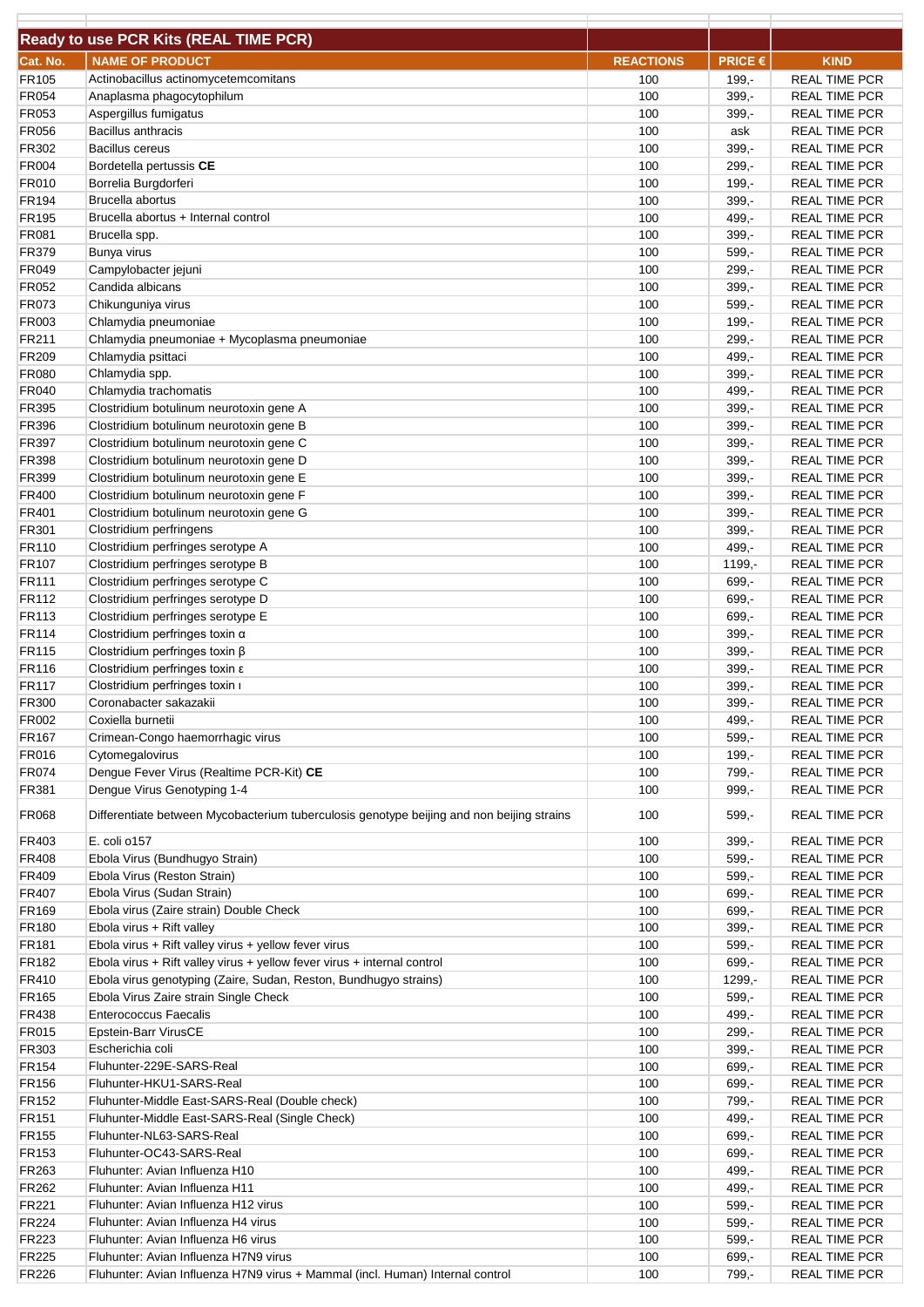| FR220        | Fluhunter: Avian Influenza H8 virus                                                   | 100 | $599 -$ | <b>REAL TIME PCR</b> |
|--------------|---------------------------------------------------------------------------------------|-----|---------|----------------------|
| <b>FR126</b> | Fluhunter: Avian Influenza Virus Group A, H5, H7, H9                                  | ask | ask     | <b>REAL TIME PCR</b> |
| FR029        | Fluhunter: Avian Influenza virus H5N1 - One Step                                      | 100 | 699,-   | <b>REAL TIME PCR</b> |
| <b>FR006</b> | Fluhunter: Avian Influenza virus H5N1 CE                                              | 100 | 599,-   | <b>REAL TIME PCR</b> |
| <b>FR356</b> | Fluhunter: Avian Influenza Virus H5N2                                                 | 100 | 599.-   | <b>REAL TIME PCR</b> |
| <b>FR429</b> | Fluhunter: Avian Influenza virus H5N3                                                 | 100 | 599.-   | <b>REAL TIME PCR</b> |
| <b>FR430</b> | Fluhunter: Avian Influenza virus H5N5                                                 | 100 | $599 -$ | <b>REAL TIME PCR</b> |
|              |                                                                                       |     |         |                      |
| FR357        | Fluhunter: Avian Influenza Virus H5N6                                                 | 100 | $599 -$ | <b>REAL TIME PCR</b> |
| <b>FR431</b> | Fluhunter: Avian Influenza virus H5N7                                                 | 100 | $599 -$ | <b>REAL TIME PCR</b> |
| FR022        | Fluhunter: Avian Influenza virus H7                                                   | 100 | $999 -$ | <b>REAL TIME PCR</b> |
| FR432        | Fluhunter: Avian Influenza virus H7N2                                                 | 100 | $499 -$ | <b>REAL TIME PCR</b> |
| FR433        | Fluhunter: Avian Influenza virus H7N3                                                 | 100 | 599.-   | <b>REAL TIME PCR</b> |
| <b>FR434</b> | Fluhunter: Avian Influenza virus H7N7                                                 | 100 | $599 -$ | <b>REAL TIME PCR</b> |
| <b>FR435</b> | Fluhunter: Avian Influenza virus H7N8                                                 | 100 | $599 -$ | <b>REAL TIME PCR</b> |
| FR055        | Fluhunter: Avian Influenza virus H9                                                   | 100 | 799,-   | <b>REAL TIME PCR</b> |
| FR326        | Fluhunter: Double check for Influenza H5N1 - solution one                             | 100 | 799,-   | <b>REAL TIME PCR</b> |
| FR327        | Fluhunter: Double check for Influenza H5N1 - universal solution                       | 100 | 799,-   | <b>REAL TIME PCR</b> |
| <b>FR264</b> | Fluhunter: H10N8-Avian Influenza Virus                                                | 100 | $599 -$ | <b>REAL TIME PCR</b> |
| <b>FR256</b> | Fluhunter: H10N9 Influenza virus                                                      | 100 | 699,-   | <b>REAL TIME PCR</b> |
|              |                                                                                       |     |         |                      |
| FR275        | Fluhunter: H16N3 Avian Influenza Virus                                                | 100 | $599 -$ | <b>REAL TIME PCR</b> |
| FR247        | Fluhunter: H3N2 Influenza virus                                                       | 100 | $599 -$ | <b>REAL TIME PCR</b> |
| FR267        | Fluhunter: H4N6-Avian Influenza Virus                                                 | 100 | $599 -$ | <b>REAL TIME PCR</b> |
| FR270        | Fluhunter: H4N9-Avian Influenza Virus                                                 | 100 | $599 -$ | <b>REAL TIME PCR</b> |
| <b>FR248</b> | Fluhunter: H5N8 Influenza virus                                                       | 100 | 599,-   | <b>REAL TIME PCR</b> |
| <b>FR249</b> | Fluhunter: H5N8 Influenza virus + mammal (incl. Human) internal control               | 100 | $599 -$ | <b>REAL TIME PCR</b> |
| <b>FR246</b> | Fluhunter: H6N1 Influenza virus                                                       | 100 | $599 -$ | <b>REAL TIME PCR</b> |
| <b>FR271</b> | Fluhunter: H9N2-Avian Influenza Virus                                                 | 100 | $699 -$ | <b>REAL TIME PCR</b> |
|              | Fluhunter: Highly Pathogenic Avian Influenza Virus H5N1 (Determination of virulence   |     |         |                      |
| <b>FR304</b> | potential; PCR-typing of the pathogenicity)                                           | 100 | $699 -$ | <b>REAL TIME PCR</b> |
| <b>FR175</b> | Fluhunter: Influenza A + MERS + Internal control (Human)                              | 100 | $699 -$ | <b>REAL TIME PCR</b> |
| <b>FR005</b> | Fluhunter: Influenza A virus                                                          | 100 | 599,-   | <b>REAL TIME PCR</b> |
| FR060        | Fluhunter: Influenza A Virus - Ready to use realtime PCR kit CE                       | 100 | 499.-   | <b>REAL TIME PCR</b> |
| FR011        | Fluhunter: Influenza B Virus                                                          | 100 | $899 -$ | <b>REAL TIME PCR</b> |
| FR470        | Fluhunter: Influenza A + B                                                            | 100 | 799,-   | <b>REAL TIME PCR</b> |
| <b>FR436</b> | Fluhunter: Influenza $A + B + C$                                                      | 100 | 799,-   | <b>REAL TIME PCR</b> |
| FR437        | Fluhunter: Influenza $A + B + C +$ Internal control                                   | 100 | $999 -$ | <b>REAL TIME PCR</b> |
|              | Fluhunter: Influenza H6 + H9 + Internal control (human)                               |     |         |                      |
| <b>FR179</b> |                                                                                       | 100 | 799,-   | <b>REAL TIME PCR</b> |
| <b>FR177</b> | Fluhunter: Influenza H6 virus                                                         | 100 | $499 -$ | <b>REAL TIME PCR</b> |
| FR058        | Fluhunter: Influenza virus H1                                                         | 100 | $699 -$ | <b>REAL TIME PCR</b> |
| FR276        | Fluhunter: Influenza Virus H13                                                        | 100 | $499 -$ | <b>REAL TIME PCR</b> |
| <b>FR272</b> | Fluhunter: Influenza Virus H14                                                        | 100 | 499,-   | <b>REAL TIME PCR</b> |
| FR273        | Fluhunter: Influenza Virus H15                                                        | 100 | $499,-$ | <b>REAL TIME PCR</b> |
| <b>FR274</b> | Fluhunter: Influenza Virus H16                                                        | 100 | $499 -$ | <b>REAL TIME PCR</b> |
|              | Fluhunter: Influenza Virus H1N1 : to differentiate between seasonal H1N1 and recently |     |         |                      |
| FR063        | outbreak human H1N1 of swine origin                                                   | 100 | $899 -$ | <b>REAL TIME PCR</b> |
| FR059        | Fluhunter: Influenza virus H3                                                         | 100 | $699 -$ | <b>REAL TIME PCR</b> |
| <b>FR088</b> | Fluhunter: Influenza virus N1                                                         | 100 | 699,-   | <b>REAL TIME PCR</b> |
|              |                                                                                       |     |         |                      |
| FR087        | Fluhunter: Influenza virus N2                                                         | 100 | $699 -$ | <b>REAL TIME PCR</b> |
| FR208        | Fluhunter: MERS double check                                                          | 100 | $699 -$ | <b>REAL TIME PCR</b> |
| <b>FR207</b> | Fluhunter: MERS, Influenza A virus + Respiratory synctial virus                       | 100 | 799,-   | <b>REAL TIME PCR</b> |
| FR230        | Fluhunter: N3-Influenza-virus                                                         | 100 | 499.-   | <b>REAL TIME PCR</b> |
| <b>FR245</b> | Fluhunter: N4 Influenza virus                                                         | 100 | 499.-   | <b>REAL TIME PCR</b> |
| FR244        | Fluhunter: N5 Influenza virus                                                         | 100 | $499 -$ | <b>REAL TIME PCR</b> |
| FR233        | Fluhunter: N6 Influenza virus                                                         | 100 | $499 -$ | <b>REAL TIME PCR</b> |
| <b>FR243</b> | Fluhunter: N7 Influenza virus                                                         | 100 | 499.-   | <b>REAL TIME PCR</b> |
| FR231        | Fluhunter: N8-Influenza-virus                                                         | 100 | $499 -$ | <b>REAL TIME PCR</b> |
|              |                                                                                       |     |         |                      |
| FR232        | Fluhunter: N9-Influenza-virus                                                         | 100 | 499,-   | <b>REAL TIME PCR</b> |
| FR328        | Fluhunter: triple check for Influenza H5N1 - universal solution                       | 100 | $899 -$ | <b>REAL TIME PCR</b> |
| <b>FR279</b> | Fluhunter:H13N3-Avian Influenza Virus                                                 | 100 | 599,-   | <b>REAL TIME PCR</b> |
| FR277        | Fluhunter: H13N8-Avian Influenza Virus                                                | 100 | $699 -$ | <b>REAL TIME PCR</b> |
| <b>FR278</b> | Fluhunter:H13N9-Avian Influenza Virus                                                 | 100 | 699,-   | <b>REAL TIME PCR</b> |
| FR283        | Fluhunter:H14N2-Avian Influenza Virus                                                 | 100 | $599 -$ | <b>REAL TIME PCR</b> |
| FR280        | Fluhunter: H14N3-Avian Influenza Virus                                                | 100 | $599,-$ | <b>REAL TIME PCR</b> |
| <b>FR281</b> | Fluhunter:H14N6-Avian Influenza Virus                                                 | 100 | 599,-   | <b>REAL TIME PCR</b> |
|              | Fluhunter:H14N8-Avian Influenza Virus                                                 |     |         |                      |
| FR282        |                                                                                       | 100 | 599.-   | <b>REAL TIME PCR</b> |
| FR285        | Fluhunter: H15N8-Avian Influenza Virus                                                | 100 | $699 -$ | <b>REAL TIME PCR</b> |
| FR284        | Fluhunter: H15N9-Avian Influenza Virus                                                | 100 | $699 -$ | <b>REAL TIME PCR</b> |
| FR268        | Fluhunter: H4N2-Avian Influenza Virus                                                 | 100 | 599,-   | <b>REAL TIME PCR</b> |
| FR269        | Fluhunter:H4N5-Avian Influenza Virus                                                  | 100 | 599,-   | <b>REAL TIME PCR</b> |
| <b>FR265</b> | Fluhunter: H6N1-Avian Influenza Virus                                                 | 100 | 599,-   | <b>REAL TIME PCR</b> |
| <b>FR266</b> | Fluhunter: H6N6-Avian Influenza Virus                                                 | 100 | $599 -$ | <b>REAL TIME PCR</b> |
| FR120        | Francisella tularensis                                                                | 100 | $399,-$ | <b>REAL TIME PCR</b> |
| FR121        | Francisella tularensis double check                                                   | 100 | $399 -$ | <b>REAL TIME PCR</b> |
|              |                                                                                       |     |         |                      |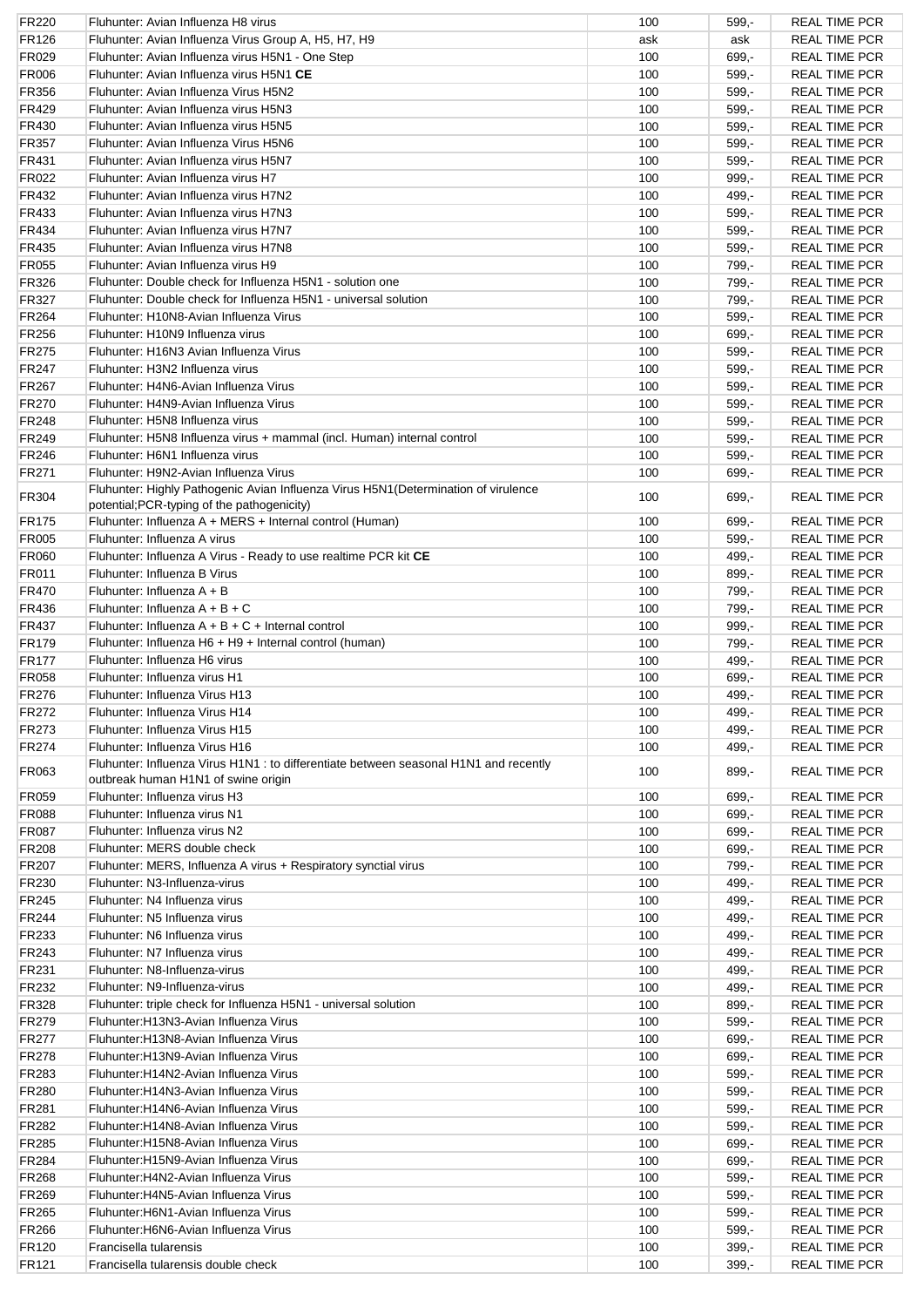| FR122          | Giardia lamblia                                                                                    | 100        | $299 -$            | <b>REAL TIME PCR</b>                         |
|----------------|----------------------------------------------------------------------------------------------------|------------|--------------------|----------------------------------------------|
| FR123          | Gram negative and positive bacteria                                                                | 100        | $499 -$            | <b>REAL TIME PCR</b>                         |
| FR017          | Gram-negative bacteria                                                                             | 100        | $299, -$           | <b>REAL TIME PCR</b>                         |
| FR021          | Gram-positive Bacteria                                                                             | 100        | $499 -$            | <b>REAL TIME PCR</b>                         |
| <b>FR378</b>   | Hanta Virus                                                                                        | 100        | $599 -$            | <b>REAL TIME PCR</b>                         |
| FR216          | <b>Hepatitis A virus</b>                                                                           | 100        | $599 -$            | <b>REAL TIME PCR</b>                         |
| <b>FR007</b>   | Hepatitis B virus                                                                                  | 100        | 499,-              | <b>REAL TIME PCR</b>                         |
| FR193          | Hepatitis B virus Genotyping (HBV)                                                                 | 100        | 699,-              | <b>REAL TIME PCR</b>                         |
| FR031          | Hepatitis C virus                                                                                  | 100        | $699 -$            | <b>REAL TIME PCR</b>                         |
|                |                                                                                                    |            |                    |                                              |
| FR190          | Hepatitis C virus Genotyping (HCV)                                                                 | 100        | 899,-              | <b>REAL TIME PCR</b>                         |
| FR324          | Hepatitis D virus                                                                                  | 100        | $399 -$            | <b>REAL TIME PCR</b>                         |
| <b>FR176</b>   | <b>Hepatitis E virus</b>                                                                           | 100        | $699,-$            | <b>REAL TIME PCR</b>                         |
| FR402          | Hepatitis virus Genotype H                                                                         | 100        | $399,-$            | <b>REAL TIME PCR</b>                         |
| FR062          | Human Adeno Virus                                                                                  | 100        | 499,-              | <b>REAL TIME PCR</b>                         |
| <b>FR118</b>   | Human DNA internal control CE                                                                      | 100        | $199,-$            | <b>REAL TIME PCR</b>                         |
| FR018          | Human Herpes Simplex Virus 1                                                                       | 100        | 499,-              | <b>REAL TIME PCR</b>                         |
| FR024          | Human Herpes Simplex Virus 1 & 2 Multiplex CE                                                      | 100        | $399,-$            | <b>REAL TIME PCR</b>                         |
| FR019          | Human Herpes Simplex Virus 2                                                                       | 100        | 499,-              | <b>REAL TIME PCR</b>                         |
| FR252          | Human Herpes virus 6                                                                               | 100        | $399,-$            | <b>REAL TIME PCR</b>                         |
| FR253          | Human Herpes virus 7                                                                               | 100        | $399 -$            | <b>REAL TIME PCR</b>                         |
| FR254          | Human Herpes virus 8                                                                               | 100        | $399,-$            | <b>REAL TIME PCR</b>                         |
|                |                                                                                                    |            |                    |                                              |
| FR423          | Human Insulin-Receptor                                                                             | 100        | 499,-              | <b>REAL TIME PCR</b>                         |
| FR423          | Human Insulin-Receptor                                                                             | 100        | 499,-              | <b>REAL TIME PCR</b>                         |
| FR424          | Human Integrin alfa 3                                                                              | 100        | $499 -$            | <b>REAL TIME PCR</b>                         |
| FR424          | Human Integrin Alpha 3                                                                             | 100        | 499,-              | <b>REAL TIME PCR</b>                         |
| <b>FR418</b>   | Human Interferon Alfa                                                                              | 100        | 499,-              | <b>REAL TIME PCR</b>                         |
| FR419          | Human Interferon-Gamma                                                                             | 100        | $499 -$            | <b>REAL TIME PCR</b>                         |
| FR428          | Human Interleukin 19                                                                               | 100        | 499,-              | <b>REAL TIME PCR</b>                         |
| FR427          | Human Interleukin 20 alfa                                                                          | 100        | 499,-              | <b>REAL TIME PCR</b>                         |
| FR426          | Human Interleukin 20 beta                                                                          | 100        | 499,-              | <b>REAL TIME PCR</b>                         |
|                |                                                                                                    |            |                    |                                              |
| FR412          | Human Interleukin-1-Alfa                                                                           | 100        | 499,-              | <b>REAL TIME PCR</b>                         |
| FR413          | Human Interleukin-1-Beta                                                                           | 100        | 499,-              | <b>REAL TIME PCR</b>                         |
| <b>FR415</b>   | Human Interleukin-10                                                                               | 100        | $499 -$            | <b>REAL TIME PCR</b>                         |
| FR416          | Human Interleukin-13                                                                               | 100        | $499 -$            | <b>REAL TIME PCR</b>                         |
| FR422          | Human Interleukin-23-alfa                                                                          | 100        | 499,-              | <b>REAL TIME PCR</b>                         |
| FR414          | Human Interleukin-5                                                                                | 100        | $499 -$            | <b>REAL TIME PCR</b>                         |
| FR421          | Human Interleukin-6                                                                                | 100        | 499,-              | <b>REAL TIME PCR</b>                         |
| <b>FR420</b>   | Human Interleukin-8                                                                                | 100        | 499,-              | <b>REAL TIME PCR</b>                         |
| FR039          | Human Papilloma virus                                                                              | 100        | 1199,-             | <b>REAL TIME PCR</b>                         |
|                |                                                                                                    |            |                    |                                              |
| FR041          | Human Papilloma Virus HPV-16 (high risk profile)                                                   | 100        | $399 -$            | <b>REAL TIME PCR</b>                         |
| FR042          | Human Papilloma Virus HPV-18 (high risk profile)                                                   | 100        | 399,-              | <b>REAL TIME PCR</b>                         |
| <b>FR214</b>   | Human Papilloma virus-HPV High Risk Genotyping (16,18,31,33)                                       | 100        | $699,-$            | <b>REAL TIME PCR</b>                         |
| <b>FR370</b>   | Human Papilloma virus-HPV-33,51, 52 and 58                                                         | 100        | $599 -$            | <b>REAL TIME PCR</b>                         |
| <b>FR371</b>   | Human Papilloma virus-HPV-35-53, 59 and 66                                                         | 100        | $599,-$            | <b>REAL TIME PCR</b>                         |
| FR373          | Human Papilloma virus-HPV-39                                                                       | 100        | $399,-$            | <b>REAL TIME PCR</b>                         |
| FR369          | Human Papilloma virus-HPV-39, 45, 56 and 68                                                        | 100        | $599,-$            | <b>REAL TIME PCR</b>                         |
| <b>FR374</b>   | Human Papilloma virus-HPV-45                                                                       | 100        | $299,-$            | <b>REAL TIME PCR</b>                         |
| <b>FR375</b>   | Human Papilloma virus-HPV-52                                                                       | 100        | $299 -$            | <b>REAL TIME PCR</b>                         |
| <b>FR372</b>   | Human Papilloma virus-HPV-6 and 11                                                                 | 100        | $399,-$            | <b>REAL TIME PCR</b>                         |
| <b>FR308</b>   | Human Parainfluenza -1 Virus                                                                       | 100        | $599,-$            | <b>REAL TIME PCR</b>                         |
|                | Human Parainfluenza -2 Virus                                                                       |            |                    |                                              |
| FR309          |                                                                                                    | 100        | $599,-$            | <b>REAL TIME PCR</b>                         |
| FR310          | Human Parainfluenza -3 Virus                                                                       | 100        | $599,-$            | <b>REAL TIME PCR</b>                         |
| <b>FR311</b>   | Human Parainfluenza -4 Virus                                                                       | 100        | $599,-$            | <b>REAL TIME PCR</b>                         |
| FR312          | Human Parainfluenza 1,2,3                                                                          | 100        | $999,-$            | <b>REAL TIME PCR</b>                         |
| FR025          | Human Polyoma virus                                                                                | 100        | 499,-              | <b>REAL TIME PCR</b>                         |
| <b>FR198</b>   | Human Polyoma Virus                                                                                | 100        | 499,-              | <b>REAL TIME PCR</b>                         |
| <b>FR199</b>   | Human polyoma virus + Human internal control                                                       | 100        | $599,-$            | <b>REAL TIME PCR</b>                         |
| FR061          | Human respiratory syncytial virus                                                                  | 100        | $999,-$            | <b>REAL TIME PCR</b>                         |
| FR417          | Human Tumour necrosis factor-Alfa                                                                  | 100        | 499,-              | <b>REAL TIME PCR</b>                         |
| <b>FR425</b>   | Human vascular endothelial growth factor                                                           | 100        | 499,-              | <b>REAL TIME PCR</b>                         |
| <b>FR425</b>   |                                                                                                    | 100        |                    | <b>REAL TIME PCR</b>                         |
|                | Human vascular endothelial growth factor<br>Identification of human ß-Actin - Real time PCR Kit CE | 100        | 499,-              |                                              |
| <b>FR799</b>   |                                                                                                    |            | 499,-              | <b>REAL TIME PCR</b>                         |
| <b>FR057</b>   |                                                                                                    |            |                    |                                              |
|                | Japanese Encephalitis Virus JEV                                                                    | 100        | 799,-              | <b>REAL TIME PCR</b>                         |
| <b>FR168</b>   | Lassa virus                                                                                        | 100        | $599,-$            | <b>REAL TIME PCR</b>                         |
| FR109          | Legionella pneumoniae                                                                              | 100        | $399,-$            | <b>REAL TIME PCR</b>                         |
| FR212          | Legionella pneumophila                                                                             | 100        | $399,-$            | <b>REAL TIME PCR</b>                         |
| <b>FR001</b>   | Leptospira pathogenic CE                                                                           | 100        | $299,-$            | <b>REAL TIME PCR</b>                         |
| FR050          | Listeria monocytogenes                                                                             | 100        | $299,-$            | <b>REAL TIME PCR</b>                         |
|                |                                                                                                    |            |                    |                                              |
| FR023          | Mammaglobin                                                                                        | 100        | $599,-$            | <b>REAL TIME PCR</b>                         |
| FR048          | mammal DNA - internal control                                                                      | 100        | $599 -$            | <b>REAL TIME PCR</b>                         |
| <b>FR119</b>   | Mammal internal control for RNA based targets viruses                                              | 100        | $299 -$            | <b>REAL TIME PCR</b>                         |
| FR406<br>FR229 | <b>Marburg Virus</b><br>Matrix-Metalloprotease-8                                                   | 100<br>100 | $599 -$<br>$399,-$ | <b>REAL TIME PCR</b><br><b>REAL TIME PCR</b> |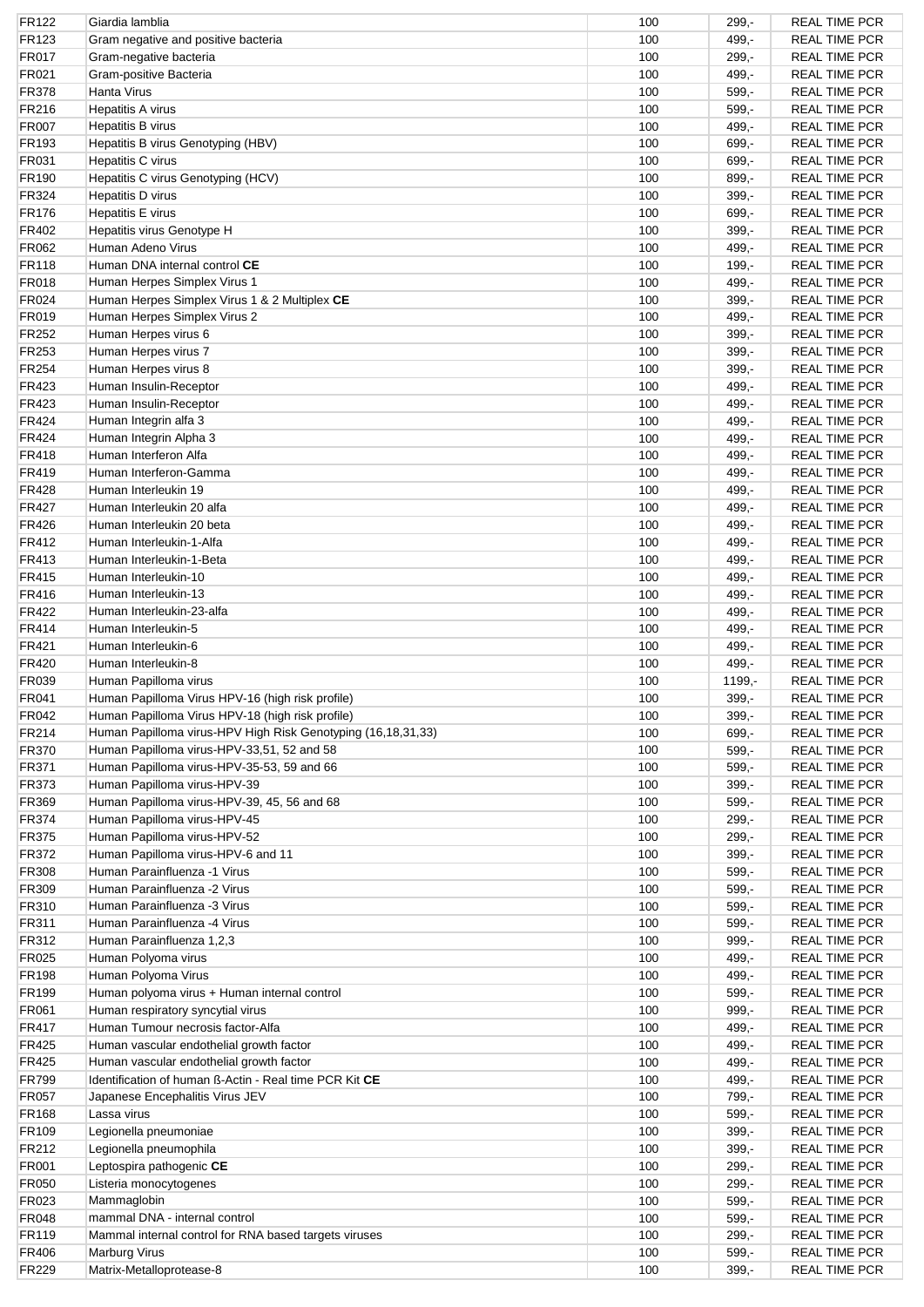| <b>FR170</b>      | Measles + Rubella                                                                                                                                                                               | 100  | $699,-$ | <b>REAL TIME PCR</b> |
|-------------------|-------------------------------------------------------------------------------------------------------------------------------------------------------------------------------------------------|------|---------|----------------------|
| FR172             | Measles + Rubella + Mumps+ Internal control                                                                                                                                                     | 100  | $999,-$ | <b>REAL TIME PCR</b> |
| FR171             | Measles + Rubella+ Internal control                                                                                                                                                             | 100  | $899 -$ | <b>REAL TIME PCR</b> |
| FR033             | Measles virus                                                                                                                                                                                   | 100  | 799,-   | <b>REAL TIME PCR</b> |
| <b>FR405</b>      | Methicillin Resistant Staphylococcus aureus (MRSA)                                                                                                                                              | 100  | $299 -$ | <b>REAL TIME PCR</b> |
| <b>FR008</b>      | mtDNA (human)                                                                                                                                                                                   | 100  | $399,-$ | <b>REAL TIME PCR</b> |
| FR183             | Multidrug Resistance Klebsiella pneumoniae                                                                                                                                                      | 100  | $599 -$ | <b>REAL TIME PCR</b> |
| <b>FR184</b>      | Multidrug Resistance Klebsiella pneumoniae + Internal control (Human)                                                                                                                           | 100  | 699,-   | <b>REAL TIME PCR</b> |
| FR038             | Mumps                                                                                                                                                                                           | 100  | $499 -$ | <b>REAL TIME PCR</b> |
| FR173             |                                                                                                                                                                                                 | 100  | 499,-   | <b>REAL TIME PCR</b> |
|                   | Mumps + Internal control                                                                                                                                                                        |      |         |                      |
| <b>FR014A</b>     | Mycobacterium avium sp. paratuberculosis 100                                                                                                                                                    | 100  | $499 -$ | <b>REAL TIME PCR</b> |
| <b>FR014B</b>     | Mycobacterium avium sp. paratuberculosis 1000                                                                                                                                                   | 1000 | ask     | <b>REAL TIME PCR</b> |
| <b>FR258</b>      | Mycobacterium bovis                                                                                                                                                                             | 100  | $399,-$ | <b>REAL TIME PCR</b> |
| FR307             | Mycobacterium leprae                                                                                                                                                                            | 100  | $199 -$ | <b>REAL TIME PCR</b> |
| <b>FR013A</b>     | Mycobacterium tuberculosis - Double Check (Ready to use RealTime PCR-Kit) CE                                                                                                                    | 100  | $399,-$ | <b>REAL TIME PCR</b> |
| <b>FR257</b>      | Mycobacterium tuberculosis / Rifampicin resistance                                                                                                                                              | 100  | $399 -$ | <b>REAL TIME PCR</b> |
| <b>FR013B</b>     | Mycobacterium tuberculosis DOUBLE CHECK AND MULTIPLEX 1000                                                                                                                                      | 1000 | ask     | <b>REAL TIME PCR</b> |
| <b>FR012A</b>     | Mycobacterium tuberculosis SINGLE CHECK 100                                                                                                                                                     | 100  | 499,-   | <b>REAL TIME PCR</b> |
| <b>FR012B</b>     | Mycobacterium tuberculosis SINGLE CHECK 1000                                                                                                                                                    | 1000 | as      | <b>REAL TIME PCR</b> |
| FR383             | Mycoplasma Cell culture kit (Real time PCR)                                                                                                                                                     | 100  | $399 -$ | <b>REAL TIME PCR</b> |
| MKFR383           | Mycoplasma Cell culture minikit (Real time PCR)                                                                                                                                                 | 25   | $149 -$ | <b>REAL TIME PCR</b> |
| <b>FR197</b>      | Mycoplasma hominis                                                                                                                                                                              | 100  | $299 -$ | <b>REAL TIME PCR</b> |
| FR009             | nDNA (human)                                                                                                                                                                                    | 100  | $399,-$ | <b>REAL TIME PCR</b> |
| <b>FR377</b>      | Neisseria gonorrhoeae                                                                                                                                                                           | 100  | $399,-$ | <b>REAL TIME PCR</b> |
| FR124             | Neisseria meningitidis                                                                                                                                                                          | 100  | $399 -$ | <b>REAL TIME PCR</b> |
| FR083             | Neospora caninum                                                                                                                                                                                | 100  | $399,-$ | <b>REAL TIME PCR</b> |
|                   |                                                                                                                                                                                                 |      |         |                      |
| FR215             | Norovirus                                                                                                                                                                                       | 100  | $599,-$ | <b>REAL TIME PCR</b> |
| <b>FR097</b>      | Parainfluenza Virus 1                                                                                                                                                                           | 100  | 699,-   | <b>REAL TIME PCR</b> |
| FR204             | Pasteurella multocida                                                                                                                                                                           | 100  | $399 -$ | <b>REAL TIME PCR</b> |
| FR043             | Plasmodium                                                                                                                                                                                      | 100  | $399,-$ | <b>REAL TIME PCR</b> |
| FR319             | Pneumocystis jirovecii                                                                                                                                                                          | 100  | $399,-$ | <b>REAL TIME PCR</b> |
| <b>FR297</b>      | Pseudomonas aeruginosa                                                                                                                                                                          | 100  | $399 -$ | <b>REAL TIME PCR</b> |
| FR404             | PVB 19 (Human parvovirus B19)                                                                                                                                                                   | 100  | $399,-$ | <b>REAL TIME PCR</b> |
| <b>FR189</b>      | Rabies Genotyping (1,5 and 6)                                                                                                                                                                   | 100  | 799,-   | <b>REAL TIME PCR</b> |
| FR051             | Rabies virus                                                                                                                                                                                    | 100  | 499,-   | <b>REAL TIME PCR</b> |
| <b>FR101W</b>     | Realtime Fluhunter: Influenza A                                                                                                                                                                 | 100  | 799,-   | <b>REAL TIME PCR</b> |
| FR077             | Realtime Fluhunter: swine flu H1N1 of recent outbreak. Detects only swine flu H1N1 strain of<br>recent outbreak, not does not detect the strains of seasonal H1N1 strain, this also<br>detectCE | 100  | 799,-   | <b>REAL TIME PCR</b> |
|                   | Realtime Fluhunter: Swine Flu Influenza H1                                                                                                                                                      |      |         |                      |
|                   |                                                                                                                                                                                                 |      |         |                      |
| <b>FR103W</b>     |                                                                                                                                                                                                 | 100  | $899,-$ | <b>REAL TIME PCR</b> |
| <b>FR157</b>      | Realtime PCR kit Alkaline Phosphatase                                                                                                                                                           | 100  | 699,-   | <b>REAL TIME PCR</b> |
| FR <sub>161</sub> | Realtime PCR kit Collagen II                                                                                                                                                                    | 100  | $699,-$ | <b>REAL TIME PCR</b> |
| FR162             | Realtime PCR kit Collagen X                                                                                                                                                                     | 100  | 699,-   | <b>REAL TIME PCR</b> |
| <b>FR158</b>      | Realtime PCR kit Osteocalcin                                                                                                                                                                    | 100  | 699,-   | <b>REAL TIME PCR</b> |
| FR159             | Realtime PCR kit Osteonectin                                                                                                                                                                    | 100  | $699,-$ | <b>REAL TIME PCR</b> |
| <b>FR160</b>      | Realtime PCR kit Sox9                                                                                                                                                                           | 100  | 699,-   | <b>REAL TIME PCR</b> |
| FR213             | Respiratory synctial virus A & B                                                                                                                                                                | 100  | 799,-   | <b>REAL TIME PCR</b> |
| <b>FR069</b>      | Rift Valley fever virus                                                                                                                                                                         | 100  | 799,-   | <b>REAL TIME PCR</b> |
| <b>FR082</b>      | Rota virus A                                                                                                                                                                                    | 100  | 799,-   | <b>REAL TIME PCR</b> |
| FR192             | Rotavirus A + Mammal (including human) Internal Control                                                                                                                                         | 100  | 699,-   | <b>REAL TIME PCR</b> |
| <b>FR174</b>      | Rubella + Internal control                                                                                                                                                                      | 100  | 499,-   | <b>REAL TIME PCR</b> |
| <b>FR108</b>      | Rubella virus                                                                                                                                                                                   | 100  | $399 -$ | <b>REAL TIME PCR</b> |
| <b>FR343</b>      | Saint Louis encephalitis virus                                                                                                                                                                  | 100  | ask     | <b>REAL TIME PCR</b> |
|                   |                                                                                                                                                                                                 |      |         |                      |
| <b>FR034</b>      | Salmonella sp.                                                                                                                                                                                  | 100  | $299 -$ | <b>REAL TIME PCR</b> |
| FR382             | Staphylococcus aureus (Panton Valentine Leukocidin)                                                                                                                                             | 100  | $399,-$ | <b>REAL TIME PCR</b> |
| <b>FR095</b>      | Tick-borne encephalitis TBE                                                                                                                                                                     | 100  | 699,-   | <b>REAL TIME PCR</b> |
| <b>FR096</b>      | Tick-borne encephalitis TBE + internal control for Tick DNA                                                                                                                                     | 100  | 1299,-  | <b>REAL TIME PCR</b> |
| <b>FR125</b>      | <b>Total bacterial load</b>                                                                                                                                                                     | 100  | $299 -$ | <b>REAL TIME PCR</b> |
| <b>FR076</b>      | Toxoplasma gondii                                                                                                                                                                               | 100  | $199,-$ | <b>REAL TIME PCR</b> |
| <b>FR376</b>      | Treponema pallidum                                                                                                                                                                              | 100  | $399 -$ | <b>REAL TIME PCR</b> |
| <b>FR305</b>      | <b>Tritrichomonas foetus</b>                                                                                                                                                                    | 100  | $399,-$ | <b>REAL TIME PCR</b> |
| <b>FR411</b>      | Tritrichomonas sp.                                                                                                                                                                              | 100  | $399,-$ | <b>REAL TIME PCR</b> |
| FR439             | Usutu virus                                                                                                                                                                                     | 100  | $599,-$ | <b>REAL TIME PCR</b> |
| FR443             | Usutu virus (double check)                                                                                                                                                                      | 100  | 699,-   | <b>REAL TIME PCR</b> |
| <b>FR440</b>      | Usutu virus and Chikungunya virus                                                                                                                                                               | 100  | $699,-$ | <b>REAL TIME PCR</b> |
| FR442             | Usutu virus and Zika virus                                                                                                                                                                      | 100  | 699,-   | <b>REAL TIME PCR</b> |
| <b>FR441</b>      | Usutu virus, Chikungunya virus and Dengue virus                                                                                                                                                 | 100  | 799,-   | <b>REAL TIME PCR</b> |
| <b>FR020</b>      | Varicella Zoster Virus                                                                                                                                                                          | 100  | 499,-   | <b>REAL TIME PCR</b> |
| <b>FR394</b>      | Vibrio cholerae                                                                                                                                                                                 | 100  | $399,-$ | <b>REAL TIME PCR</b> |
| <b>FR070</b>      | West nile virus                                                                                                                                                                                 | 100  | $699,-$ | <b>REAL TIME PCR</b> |
| <b>FR166</b>      | Yellow fever virus CE                                                                                                                                                                           | 100  | $599,-$ | <b>REAL TIME PCR</b> |
| FR351             | Yellow Fever, Zika Virus and Chikungunya Virus                                                                                                                                                  | 100  | $699,-$ | <b>REAL TIME PCR</b> |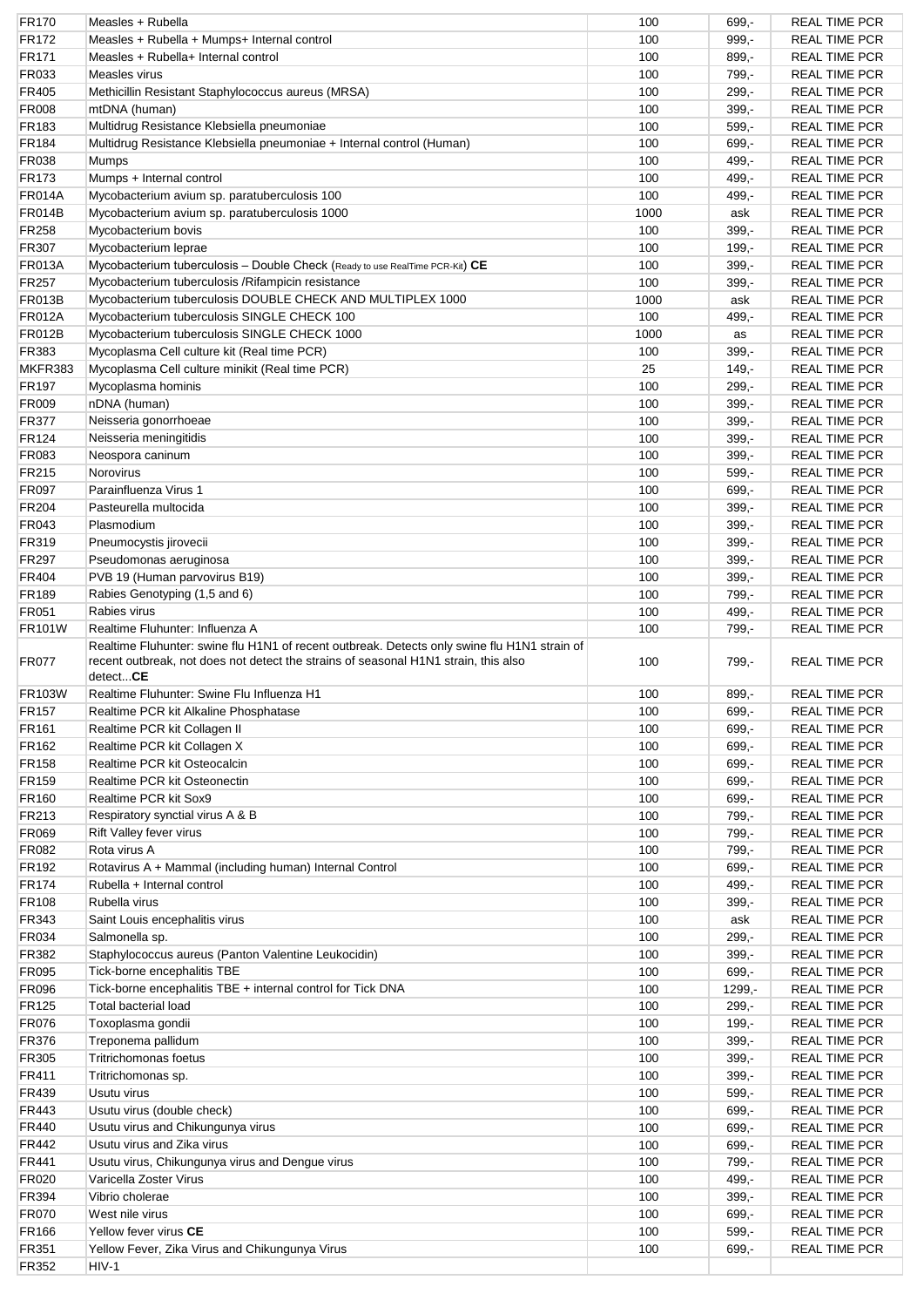| <b>FR298</b>            | Yersinia enterocolita                                                                  | 100              | 399,-              | <b>REAL TIME PCR</b>                 |
|-------------------------|----------------------------------------------------------------------------------------|------------------|--------------------|--------------------------------------|
| FR346                   | Zika Virus & Chikungunya Virus                                                         | 100              | ask                | <b>REAL TIME PCR</b>                 |
| <b>FR341</b>            | Zika Virus & Dengue Virus                                                              | 100              | ask                | <b>REAL TIME PCR</b>                 |
| FR342                   | Zika Virus & Dengue Virus & Chikungunya Virus                                          | 100              | 699,-              | <b>REAL TIME PCR</b>                 |
| <b>FR344</b>            | Zika Virus & Saint Louis encephalitis virus                                            | 100              | ask                | <b>REAL TIME PCR</b>                 |
| FR345                   | Zika Virus & Yellow Fever Virus                                                        | 100              | ask                | <b>REAL TIME PCR</b>                 |
| FR340                   | Zika Virus Double check                                                                | 100              | 699,-              | <b>REAL TIME PCR</b>                 |
|                         |                                                                                        | 100              |                    |                                      |
| FR340                   | Zika Virus Double check                                                                |                  | $699 -$            | <b>REAL TIME PCR</b>                 |
| <b>FR347</b>            | Zika Virus Double Check special version                                                | 100              | ask                | <b>REAL TIME PCR</b>                 |
| <b>FR325</b>            | Zika virus Single check CE                                                             | 100              | $599,-$            | <b>REAL TIME PCR</b>                 |
| FR436                   | Fluhunter Influenza A, B and C multiplex                                               | 100              | $999 -$            | <b>REAL TIME PCR</b>                 |
| <b>FR475</b>            | Novel Coronavirus 2020 (Wuhan Strain specific)                                         | 100              | 699,-              | <b>REAL TIME PCR</b>                 |
| <b>FR476</b>            | Novel Coronavirus 2020 (Wuhan strain) + other related Viruses (bat) (Multiplex)        | 100              | 799,-              | <b>REAL TIME PCR</b>                 |
| <b>FR477</b>            | Novel Coronavirus 2020 (Wuhan strain) + other related Viruses (bat) + MERS (Multiplex) | 100              | $999 -$            | <b>REAL TIME PCR</b>                 |
| <b>FR478</b>            | <b>Bat Coronaviruses</b>                                                               | 100              | 499,-              | <b>REAL TIME PCR</b>                 |
| <b>FR479</b>            | Novel Coronavirus 2020 (Wuhan Strain specific and like viruses) + Influenza A          | 100              | 899,-              | <b>REAL TIME PCR</b>                 |
| <b>FR483</b>            | Fluhunter Coronavirus 2020 (Wuhan Strain), HCoV N63, OC43 and 229E                     | 100              | $999,-$            | <b>REAL TIME PCR</b>                 |
| <b>FR500</b>            | Fluhunter: Novel Coronavirus 2020 (Wuhan Strain specific)                              | 100              | 799,-              | <b>REAL TIME PCR</b>                 |
| <b>FR700</b>            | Fluhunter: Novel Coronavirus 2020 (Wuhan strain specific)                              | 100              | $999,-$            | <b>REAL TIME PCR</b>                 |
| FR532                   | Severe Fever with thrombocytopenia syndrome virus (SFTSV)                              | 100              | $599 -$            | <b>REAL TIME PCR</b>                 |
| <b>FR533</b>            | Heartland Virus (HLV)                                                                  | 100              | 599,-              | <b>REAL TIME PCR</b>                 |
| <b>FR534</b>            | Omsk hemorrhagig fever virus (OHFV)                                                    | 100              | $599 -$            | <b>REAL TIME PCR</b>                 |
| FR535                   | Kyasanur forest disease virus (KFDV)                                                   | 100              | $599 -$            | <b>REAL TIME PCR</b>                 |
| <b>FR536</b>            | Junin virus (JUNV)                                                                     | 100              | $599 -$            | <b>REAL TIME PCR</b>                 |
| <b>FR537</b>            | Machupo virus (MACV)                                                                   | 100              | 599,-              | <b>REAL TIME PCR</b>                 |
|                         |                                                                                        |                  |                    |                                      |
| <b>FR538</b>            | Guanarita virus (GTOV)                                                                 | 100              | $599 -$            | <b>REAL TIME PCR</b>                 |
| FR539                   | Sabia virus (SABV)                                                                     | 100              | 599,-              | <b>REAL TIME PCR</b>                 |
| FR540                   | Chapare virus (CHAV)                                                                   | 100              | 599,-              | <b>REAL TIME PCR</b>                 |
| <b>FR541</b>            | Lujo virus (JUNV)                                                                      | 100              | 599,-              | <b>REAL TIME PCR</b>                 |
| <b>FR542</b>            | Bas -Congo virus (BASV)                                                                | 100              | $599 -$            | <b>REAL TIME PCR</b>                 |
| FR543                   | Hendra virus                                                                           | 100              | $599,-$            | <b>REAL TIME PCR</b>                 |
| <b>FR544</b>            | Babesia microti                                                                        | 100              | 599,-              | <b>REAL TIME PCR</b>                 |
| <b>FR545</b>            | Black creek canal virus (BCCV)                                                         | 100              | $599 -$            | <b>REAL TIME PCR</b>                 |
| <b>FR546</b>            | Andes virus (ANDV)                                                                     | 100              | $599 -$            | <b>REAL TIME PCR</b>                 |
| <b>FR 547</b>           | Monkeypox virus                                                                        | 100              | 499,-              | <b>REAL TIME PCR</b>                 |
| <b>FR548</b>            | Ebola virus + Monkeypox virus                                                          | 100              | $899 -$            | <b>REAL TIME PCR</b>                 |
| <b>Positive control</b> |                                                                                        |                  |                    |                                      |
|                         |                                                                                        |                  |                    |                                      |
|                         |                                                                                        |                  |                    |                                      |
| Cat. No.                | <b>NAME OF PRODUCT</b>                                                                 | <b>REACTIONS</b> | <b>PRICE €</b>     | <b>KIND</b>                          |
| D0003                   | DNA positive control for Borrelia burgdorferi CE                                       | 100              | $120 -$            | Positive control                     |
| D0007                   | DNA positive control for Leptospira CE                                                 | 100              | $120 -$            | Positive control                     |
| D0020                   | DNA positive control for Ureaplasma urealyticum <b>CE</b>                              | 100              | $120,-$            | Positive control                     |
| D0037                   | DNA positive control for Mycoplasma hominis CE                                         | 100              | $120 -$            | Positive control                     |
| D0042                   | Mycoplasma pneumoniae - positive PCR control CE                                        | 100              | $120 -$            | Positive control                     |
|                         |                                                                                        |                  |                    |                                      |
|                         |                                                                                        |                  |                    |                                      |
| D0004                   | Toxoplasma gondii                                                                      | 100              | $120 -$            | Positive control                     |
| D0008                   | Helicobacter pylori                                                                    | 100              | $120 -$            | Positive control                     |
| D0011                   | Tick borne Encephalitis (TBE) virus (only RNA)                                         | 100              | $159 -$            | Positive control                     |
| D0012                   | Rotavirus (only RNA)                                                                   | 100              | $159,-$            | Positive control                     |
| D0015                   | Chlamydia trachomatis                                                                  | 100              | $120 -$            | Positive control                     |
| D0016                   | <b>Brucella melitensis</b>                                                             | 100              | $120 -$            | Positive control                     |
| D0017                   | Brucella abortus                                                                       | 100              | $120 -$            | Positive control                     |
| D0018                   | Cytomegalovirus                                                                        | 100              | $120 -$            | Positive control                     |
|                         | Candida albicans                                                                       |                  |                    |                                      |
| D0021                   |                                                                                        | 100              | $120 -$            | Positive control                     |
| D0022                   | Bordetella pertussis                                                                   | 100              | $120 -$            | Positive control                     |
| D0023                   | Borrelia garinii                                                                       | 100              | $120 -$            | Positive control                     |
| D0024                   | Borrelia afzelii                                                                       | 100              | $120 -$            | Positive control                     |
| D0025                   | Campylobacter fetus                                                                    | 100              | $120 -$            | Positive control                     |
| D0026                   | Campylobacter jejuni                                                                   | 100              | $120 -$            | Positive control                     |
| D0027                   | Epstein-Barr Virus                                                                     | 100              | $120 -$            | Positive control                     |
| D0028                   |                                                                                        | 100              | $120 -$            | Positive control                     |
|                         | Legionella pneumoniae                                                                  |                  |                    |                                      |
| D0029                   | Measles virus (only RNA)                                                               | 100              | $120 -$            | Positive control                     |
| D0030                   | Shigella (Shigella dysenteriae)                                                        | 100              | $120 -$            | Positive control                     |
| D0031                   | Rotavirus                                                                              | 100              | $199 -$            | Positive control                     |
| D0032                   | Human adenovirus                                                                       | 100              | $120 -$            | Positive control                     |
| D0044                   | Influenza Virus H1 (RNA)                                                               | 100              | $199,-$            | Positive control                     |
| D0045                   | Influenza Virus H3 (RNA)                                                               | 100              | $199,-$            | Positive control                     |
| D0047                   | Influenza Virus H7 (RNA)                                                               | 100              | $199,-$            | Positive control                     |
|                         |                                                                                        | 100              |                    | Positive control                     |
| D0048                   | Influenza Virus H9 (RNA)                                                               |                  | $199 -$            |                                      |
| D0051                   | Parainfluenza (Human) (RNA)                                                            | 100              | $199,-$            | Positive control                     |
| D0067                   | Varicella Zoster virus                                                                 | 100              | $120 -$            | Positive control                     |
| D0068                   | Neisseria gonorrhoeae                                                                  | 100              | $120 -$            | Positive control                     |
| D0069<br>D0070          | H1N1 of recent outbreak (RNA)                                                          | 100<br>100       | $199,-$<br>$180 -$ | Positive control<br>Positive control |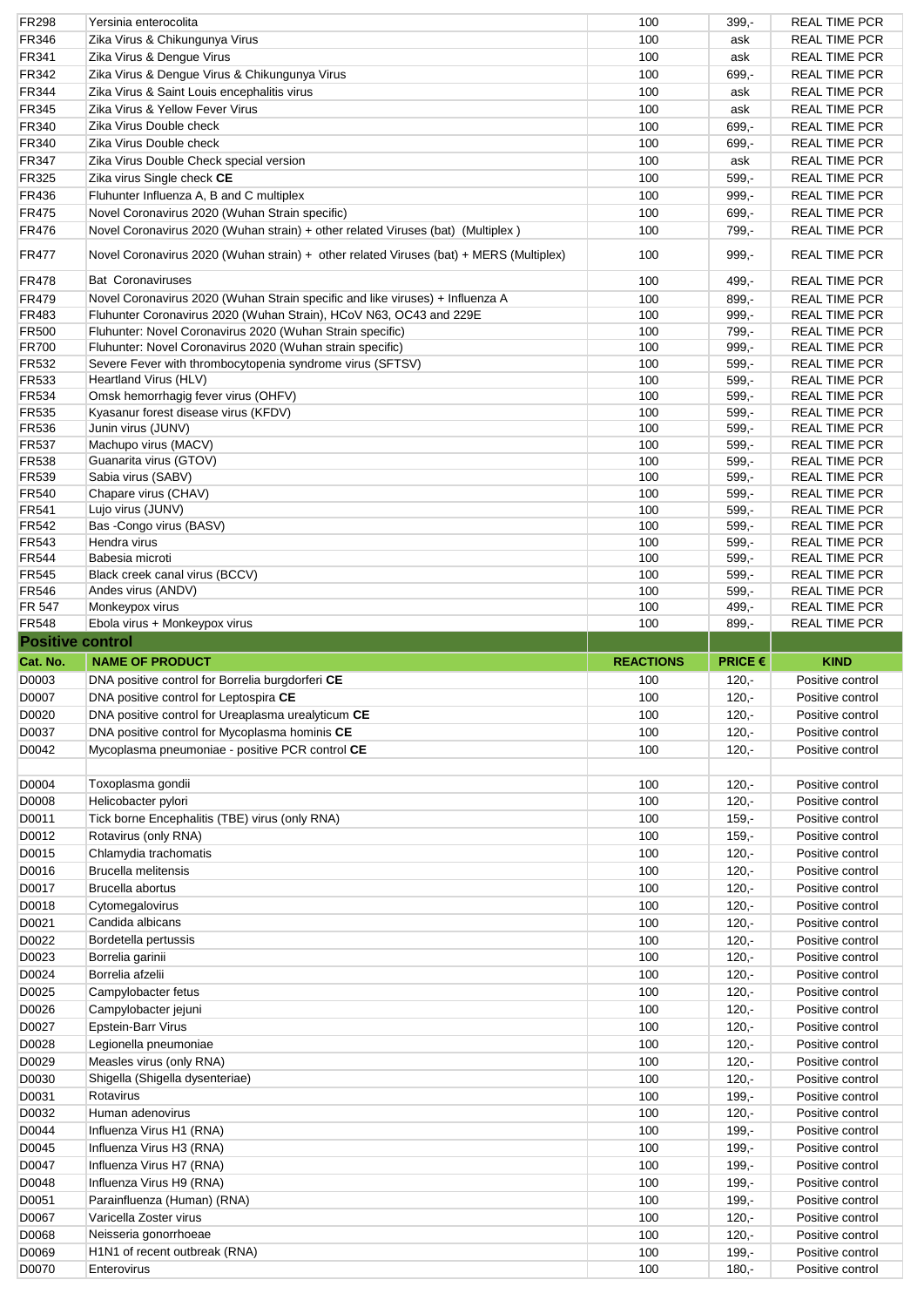| D0071             | Influenza A Virus                                                                                                                               | 100                | $199. -$                           | Positive control        |
|-------------------|-------------------------------------------------------------------------------------------------------------------------------------------------|--------------------|------------------------------------|-------------------------|
| D0072             | Influenza B Virus                                                                                                                               | 100                | $199. -$                           | Positive control        |
| D0073             | Herpes simplex virus 1 & 2                                                                                                                      | 100                | $180 -$                            | Positive control        |
| D0074             | Rubella                                                                                                                                         | 100                | $199. -$                           | Positive control        |
| D0075             | <b>Mumps</b>                                                                                                                                    | 100                | $199 -$                            | Positive control        |
|                   |                                                                                                                                                 |                    |                                    |                         |
|                   | <b>Conventional PCR-Kits (gel agarose)</b>                                                                                                      |                    |                                    |                         |
| Cat. No.          | <b>NAME OF PRODUCT</b>                                                                                                                          | <b>REACTIONS</b>   | PRICE €                            | <b>KIND</b>             |
| <b>MK06</b>       | Collagen 1 PCR Kit                                                                                                                              | 25                 | $229 -$                            | <b>Conventional PCR</b> |
| MK07              | ß-actin PCR Kit                                                                                                                                 | 25                 | $229 -$                            | <b>Conventional PCR</b> |
| <b>MK065</b>      | Runx 2 PCR Kit                                                                                                                                  | 25                 | $229 -$                            | <b>Conventional PCR</b> |
| <b>MK066</b>      | Osteocalcin PCR Kit                                                                                                                             | 25                 | $229 -$                            | Conventional PCR        |
| <b>MK067</b>      | Osteopontin PCR Kit                                                                                                                             | 25                 | $229 -$                            | <b>Conventional PCR</b> |
| <b>MK068</b>      | Osteonestin PCR Kit                                                                                                                             | 25                 | $229 -$                            | <b>Conventional PCR</b> |
|                   |                                                                                                                                                 |                    |                                    |                         |
| <b>MK069</b>      | Alkaline phosphatase PCR Kit                                                                                                                    | 25                 | $229 -$                            | <b>Conventional PCR</b> |
| <b>MK071</b>      | Collagen II PCR Kit                                                                                                                             | 25                 | $229 -$                            | <b>Conventional PCR</b> |
| <b>MK072</b>      | Collagen X PCR Kit                                                                                                                              | 25                 | $229 -$                            | <b>Conventional PCR</b> |
| <b>MK073</b>      | MMP-13 PCR Kit                                                                                                                                  | 25                 | $229 -$                            | <b>Conventional PCR</b> |
| <b>MK074</b>      | Sox9 PCR Kit                                                                                                                                    | 25                 | $229 -$                            | <b>Conventional PCR</b> |
| <b>MK075</b>      | Aggrecan PCR Kit                                                                                                                                | 25                 | $229 -$                            | <b>Conventional PCR</b> |
| <b>MK076</b>      | Indian Hedgehog PCR Kit                                                                                                                         | 25                 | $229 -$                            | <b>Conventional PCR</b> |
| <b>MK077</b>      | Parathyroid-related Peptide PCR Kit                                                                                                             | 25                 | $229 -$                            | <b>Conventional PCR</b> |
|                   |                                                                                                                                                 |                    |                                    |                         |
|                   | <b>Real time PCR-Kits</b>                                                                                                                       |                    |                                    |                         |
| Cat. No.          | Name of ready to use PCR Kit                                                                                                                    | <b>AMOUNT</b>      | <b>PRICE <math>\epsilon</math></b> |                         |
| MKFR157           | Realtime PCR kit Alkaline Phosphatase 25                                                                                                        | 25                 | $229 -$                            | <b>REAL TIME PCR</b>    |
| MKFR158           | Realtime PCR kit Osteocalcin 25                                                                                                                 | 25                 | $229 -$                            | <b>REAL TIME PCR</b>    |
| MKFR159           | Realtime PCR kit Osteonectin 25                                                                                                                 | 25                 | $229 -$                            | <b>REAL TIME PCR</b>    |
| MKFR160           | Realtime PCR kit Sox9 25                                                                                                                        | 25                 | $229 -$                            | <b>REAL TIME PCR</b>    |
| MKFR161           |                                                                                                                                                 | 25                 |                                    |                         |
|                   | Realtime PCR kit Collagen II 25                                                                                                                 |                    | $229 -$                            | <b>REAL TIME PCR</b>    |
| MKFR162           | Realtime PCR kit Collagen X                                                                                                                     | 25                 | $229 -$                            | <b>REAL TIME PCR</b>    |
| <b>FR157</b>      | Realtime PCR kit Alkaline Phosphatase                                                                                                           | 100                | $229 -$                            | <b>REAL TIME PCR</b>    |
| <b>FR158</b>      | Realtime PCR kit Osteocalcin                                                                                                                    | 100                | $229 -$                            | <b>REAL TIME PCR</b>    |
| FR159             | Realtime PCR kit Osteonectin                                                                                                                    | 100                | $229 -$                            | <b>REAL TIME PCR</b>    |
| <b>FR160</b>      | Realtime PCR kit Sox9                                                                                                                           | 100                | $229 -$                            | <b>REAL TIME PCR</b>    |
| FR <sub>161</sub> | Realtime PCR kit Collagen II                                                                                                                    | 100                | $229 -$                            | <b>REAL TIME PCR</b>    |
|                   |                                                                                                                                                 |                    |                                    |                         |
| FR162             | Realtime PCR kit Collagen X                                                                                                                     | 100                | $229 -$                            | <b>REAL TIME PCR</b>    |
|                   |                                                                                                                                                 |                    |                                    |                         |
|                   | <b>Common Media and Isolation Solutions</b>                                                                                                     |                    |                                    |                         |
| Cat. No.          | <b>NAME OF PRODUCT</b>                                                                                                                          | <b>AMOUNT</b>      | <b>PRICE <math>\epsilon</math></b> |                         |
| STEM01            | Genekam Freezing media for stem cells                                                                                                           | 30ml               | $20, -$                            |                         |
| STEM04            | Nomore Mycoplasma kit: it has two parts: PCR detection of Mycoplasma in cell cultures as<br>well as elimination of Mycoplasma                   | 25 reactions       | $259 -$                            |                         |
|                   |                                                                                                                                                 |                    |                                    |                         |
| STEM11            | Genekam Quick MNC Isolator (sterile) 25ml                                                                                                       | 25ml               | $30 -$                             |                         |
| STEM12            | Genekam Quick MNC Isolator (sterile) 100ml                                                                                                      | 100ml              | $80 -$                             |                         |
| STEM13            | Genekam Stem cell Isolator (sterile) 100ml                                                                                                      | 100ml              | $90 -$                             |                         |
| STEM14            | Genekam Stem cell Isolator (sterile) 250ml                                                                                                      | 250ml              | $150,-$                            |                         |
| STEM29            | NoMore Mycoplasma solution (Sterile) (sufficient to make 200 ml cell culture media)                                                             | 20 ml              | $40,-$                             |                         |
|                   |                                                                                                                                                 |                    |                                    |                         |
|                   | <b>Differentiation Media</b>                                                                                                                    |                    |                                    |                         |
| Cat. No.          | <b>NAME OF PRODUCT</b>                                                                                                                          | <b>AMOUNT</b>      | PRICE €                            | <b>KIND</b>             |
| STEM05            | Osteogenic differentiation media (10X)                                                                                                          | 10ml               | $129 -$                            |                         |
| STEM06            | Adipogenic differentiation media (10X)                                                                                                          | 10ml               | $129 -$                            |                         |
| STEM07            | Neural differentiation media (10X)                                                                                                              | 10ml               | $129 -$                            |                         |
| STEM08            | Skeletal myogenic differentiation media (10X)                                                                                                   | 10ml               | $129 -$                            |                         |
| STEM09            | Hepatic differentiation media (10X)                                                                                                             | 10ml               | $129 -$                            |                         |
| STEM10            | Chondrogenic differentiation media (10X)                                                                                                        | 10ml               | $129 -$                            |                         |
|                   |                                                                                                                                                 |                    |                                    |                         |
|                   | <b>Magnetic Cell Isolation</b>                                                                                                                  |                    |                                    |                         |
|                   |                                                                                                                                                 |                    |                                    |                         |
| Cat. No.          | <b>NAME OF PRODUCT</b>                                                                                                                          | <b>Amount</b>      | <b>PRICE €</b>                     | <b>KIND</b>             |
| STEM21            | Genekam circulating tumour cells (CTC) enrichment kit                                                                                           | 15                 | $139,-$                            |                         |
| STEM22<br>STEM23  | Genekam circulating tumour cells (CTC) enrichment kit<br>Magnetic Separation of CD4 Positive Cells (usually Human T-cells; only Magnetic Beads) | 30<br>10 reactions | $249,-$<br>$149,-$                 |                         |
|                   |                                                                                                                                                 |                    |                                    |                         |
| STEM24            | Magnetic Separation of CD3 Positive Cells (usually Human T-cells; only Magnetic Beads)                                                          | 10 reactions       | $149, -$                           |                         |
| STEM25            | Magnetic Separation of CD20 Positive Cells (usually Human B-cells; only Magnetic Beads)                                                         | 10 reactions       | $149,-$                            |                         |
| STEM26            | Magnetic Separation of CD19 Positive Cells (usually Human B-cells; only Magnetic Beads)                                                         | 10 reactions       | $149 -$                            |                         |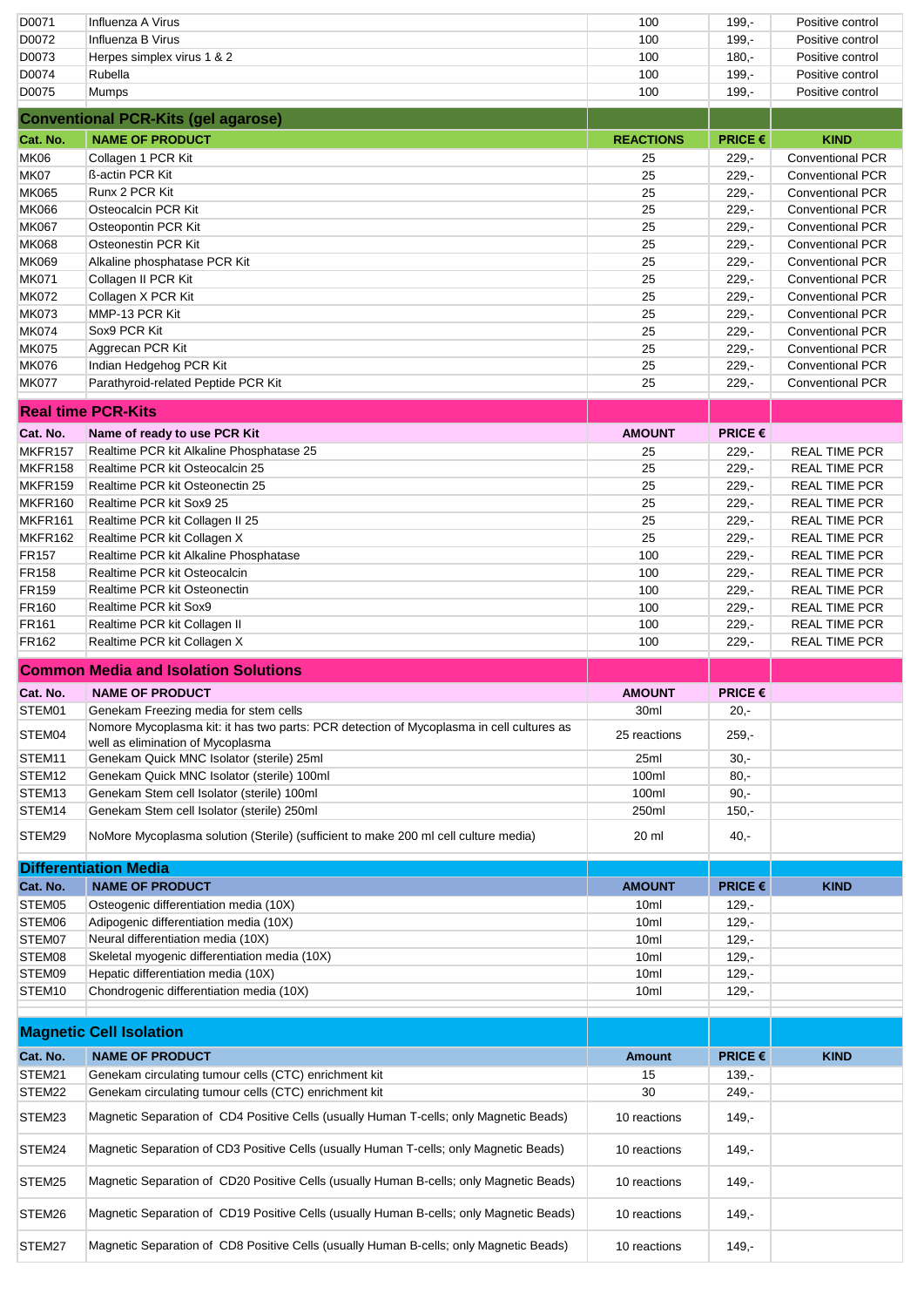| STEM28           | Magnetic Separation of CD25 Positive Cells (usually Human T-cells; only Magnetic Beads)                                                                    | 10 reactions                 | $169 -$            |  |
|------------------|------------------------------------------------------------------------------------------------------------------------------------------------------------|------------------------------|--------------------|--|
| STEM45           | Magnetic Separations of CD27 Positive Cells (only Magnetic Beads)                                                                                          | 10 reactions                 | $149 -$            |  |
| STEM46           | Magnetic Separation of CD34 Positive Cells (only Magnetic Beads)                                                                                           | 10 reactions                 | $149, -$           |  |
| STEM47           | Magnetic Separation of CD38 Positive Cells (only Magnetic Beads)                                                                                           | 10 reactions                 | $149, -$           |  |
| STEM48           | Magnetic Separations of CD40 Positive Cells (only Magnetic Beads)                                                                                          | 10 reactions                 | $149, -$           |  |
| STEM49           | Magnetic Separations of CD45 Positive Cells (only Magnetic Beads)                                                                                          | 10 reactions                 | $149,-$            |  |
| STEM50           | Magnetic Separation of CD90 Positive Cells (only Magnetic Beads)                                                                                           | 10 reactions                 | $149 -$            |  |
| STEM51           | Magnetic Separation of CD105 Positive Cells (only Magnetic Beads)                                                                                          | 10 reactions                 | $149,-$            |  |
| STEM52           | Magnetic separation of CD66b Positive Cells (only Magnetic Beads)                                                                                          | 10 reactions                 | $149,-$            |  |
| STEM53           | Magnetic separation of CD14 Positive Cells (only Magnetic Beads)                                                                                           | 10 reactions                 | $149,-$            |  |
| STEM54           | Magnetic separation of CD56 Positive Cells (only Magnetic Beads)                                                                                           | 10 reactions                 | $149,-$            |  |
| STEM55           | Magnetic separation of CD44 Positive Cells (only Magnetic Beads)                                                                                           | 10 reactions                 | $149, -$           |  |
| STEM56           | Magnetic separation of CD133 Positive Cells (only Magnetic Beads)                                                                                          | 10 reactions                 | $149, -$           |  |
| STEM57           | Magnetic Separation of CD64 Positive Cells (only Magnetic Beads)                                                                                           | 10 reactions                 | $149 -$            |  |
| STEM58           | Magnetic Separation of CD117 Positive Cells (only Magnetic Beads)                                                                                          | 10 reactions                 | $149, -$           |  |
| STEM59           | Magnetic Separation Folate receptor expressing Tumor Cells (only magnetic beads)                                                                           | 10 reactions                 | $199 -$            |  |
| STEM60           | Magnetic Separation VEGFR2/CD39 Positive Cells (endothelial) (only magnetic beads)                                                                         | 10 reactions                 | $199 -$            |  |
| STEM61           | Magnetic CD31 Positive Cells (endothelial) (only magnetic beads)                                                                                           | 10 reactions                 | $199,-$            |  |
| SB0142           | Magnetic bead antibody isolation                                                                                                                           | 2 reactions                  | 79,-               |  |
| SB0143           | Magnetic bead antibody isolation                                                                                                                           | 10 reactions                 | $200,-$            |  |
| <b>SB0146A</b>   | Endotoxin Removal Kit                                                                                                                                      | 1 <sub>m</sub>               | $75,-$             |  |
| <b>SB0146B</b>   | Endotoxin Removal Kit                                                                                                                                      | 5 ml                         | $300 -$            |  |
| <b>SB0146C</b>   | Endotoxin Removal Kit                                                                                                                                      | 10 <sub>m</sub>              | $500 -$            |  |
| SB0147           | Erythrocyte removal kit (Sample)                                                                                                                           | 10 <sub>m</sub>              | $30,-$             |  |
| SB0147S          | Erythrocyte removal kit                                                                                                                                    | 100 ml                       | $100,-$            |  |
| <b>SB0147M</b>   | Erythrocyte removal kit                                                                                                                                    | 200 ml                       | $180 -$            |  |
| SB0149           | Human T Cell(CD4 Positive Cells) magnetic beads isolation Kit (full kit)                                                                                   | 10 reactions                 | $219 -$            |  |
| SB0150           | Human T Cell (CD8 Positive Cells) magnetic beads isolation Kit (full kit)                                                                                  | 10 reactions                 | $219 -$            |  |
| SB0151           | Human T Cell (CD3 Positive Cells) magnetic beads isolation Kit (full kit)                                                                                  | 10 reactions                 | $219,-$            |  |
| SB0152           | Human B Cell (CD19 Positive Cells) magnetic beads isolation Kit (full kit)                                                                                 | 10 reactions                 | $219 -$            |  |
| SB0153           | Human B Cell (CD20 Positive Cells) magnetic beads isolation Kit (full kit)                                                                                 | 10 reactions                 | $219,-$            |  |
| SB0154           | Human B Cell (CD27 Positive Cells) magnetic beads isolation Kit (full kit)                                                                                 | 10 reactions                 | $219 -$            |  |
| SB0161           | Human CD34 Positive hematopoietic stem cells Magnetic Beads Isolation Kit (full kit)                                                                       | 10 reactions                 | $229 -$            |  |
| SB0162           | Human B Cell CD38 magnetic beads isolation kit (full kit)                                                                                                  | 10 reactions                 | $229 -$            |  |
| SB0163           | Human B Cell CD40 magnetic beads isolation kit (full kit)                                                                                                  | 10 reactions                 | $229 -$            |  |
| SB0164           | Human CD45 Magnetic Beads isolation kit (full kit)                                                                                                         | 10 reactions                 | $229 -$            |  |
| SB0166           | Human CD90 Posttive stem cells magnetic beads isolation kit (full kit)                                                                                     | 10 reactions                 | $219 -$            |  |
| SB0167           | Human CD105 Postive stem cells magnetic beads isolation kit (full kit)                                                                                     | 10 reactions                 | $219,-$            |  |
| SB0168           | Human neurophilis CD66b positive cells magnetic beads isolation kit (full kit)                                                                             | 10 reactions                 | $219,-$            |  |
| SB0169           | Human macrophages CD14 positive cells magnetic beads isolation kit (full kit)                                                                              | 10 reactions                 | $219,-$            |  |
| SB0170           | Human natural killer cells CD56 positive cells magnetic beads isolation kit (full kit)                                                                     | 10 reactions                 | $219,-$            |  |
| SB0171           | Human eosinophilis CD44 positive cells magnetic beads isolation kit (full kit)                                                                             | 10 reactions                 | $219,-$            |  |
| SB0172           | Human CD133 positive cells magnetic beads isolation kit (full kit)                                                                                         | 10 reactions                 | $219 -$            |  |
| SB0173           | Human neutrophilis (CD64 positive cells) magnetic beads isolation kits (full kit)                                                                          | 10 reactions                 | $219,-$            |  |
| SB0174           | Folate receptor expressing tumour cells magnetic beads isolation kit (full kit)                                                                            | 10 reactions                 | $219,-$            |  |
| SB0186           | Human CD117 Positive Cells magnetic beads isolation Kit (ful kit)                                                                                          | 10 reactions                 | $219,-$            |  |
| SB0187           | VEG FR2/CD309 Positive Cells (endothelial) Magnetic Beads isolation kit (full kit)                                                                         | 10 reactions                 | $299 -$            |  |
| SB0188           | CD31 Pos cells (endothelial) Magnetic Beads isolation kits (full kit)                                                                                      | 10 reactions                 | $319,-$            |  |
| SB0189<br>SB0161 | Human CD138 Positive Cells magnetic beads Isolation kit (full kit)<br>Human CD34 Positive hematopoietic stem cells Magnetic Beads Isolation Kit (full kit) | 10 reactions<br>10 reactions | $219,-$<br>$229 -$ |  |
|                  |                                                                                                                                                            |                              |                    |  |
| SB0175<br>SB0176 | Nucleic acid removal magnetic beads isolation (full kit)                                                                                                   | 20 reactions<br>20 reactions | $70,-$             |  |
| SB0177           | Protein Isolation (for GST system, magnetic beads)<br>Protein Isolation (for HIS tagged system, magnetic beads), sterile 20 isolations                     | 20 reactions                 | $99,-$<br>$99,-$   |  |
| SB0178           | Protein Isolation (for HIS tagged system, magnetic beads), sterile 100 ml                                                                                  | 100 ml                       | ask                |  |
| SB 0179          | GFP Cells Catcher Magnetic Beads                                                                                                                           | 10 reactions                 | $119, -$           |  |
| SB0180           | GFP Cells Catcher Magnetic Beads                                                                                                                           | 100 reactions                | call               |  |
| SB0181           | RFP Cells Catcher Magnetic Beads                                                                                                                           | 10 reactions                 | $149,-$            |  |
| SB0182           | <b>RFP Cells Catcher Magnetic Beads</b>                                                                                                                    | 100 reactions                | call               |  |
| SB0183           | Magnetic Beads for Transfections Type A                                                                                                                    | 2000 transfections           | $99,-$             |  |
| SB0184           | Magnetic Beads for Transfections Type B                                                                                                                    | 2000 transfections           | $159 -$            |  |
| SB0185           | Magnetic Beads for Transfections Type C                                                                                                                    | 2000 transfections           | 199,-              |  |
| SB0155           | Exosome magnetic beads Isolation kit (Universal)                                                                                                           | 10 reactions                 | $220 -$            |  |
| SB0156           | Exosome magnetic beads Isolation kit (one marker based)                                                                                                    | 10 reactions                 | $220 -$            |  |
| SB0157           | Exosome ELISA kit                                                                                                                                          | 96 reactions                 | $169, -$           |  |
| SB0190           | PCR product purification kit with magnetic beads                                                                                                           | 200 reactions                | $129 -$            |  |
| SB0191           | Small size PCR products removal kit with magnetic beads for next generation sequencing<br>(NGS)                                                            | 100 reactions                | $129 -$            |  |
| SB0100           | Genekam DNA magnetic isolation kit                                                                                                                         | 100 reactions                | $99,-$             |  |
| SB0101           | Genekam RNA magnetic isolation kit                                                                                                                         | 100 reactions                | $129 -$            |  |
|                  |                                                                                                                                                            |                              |                    |  |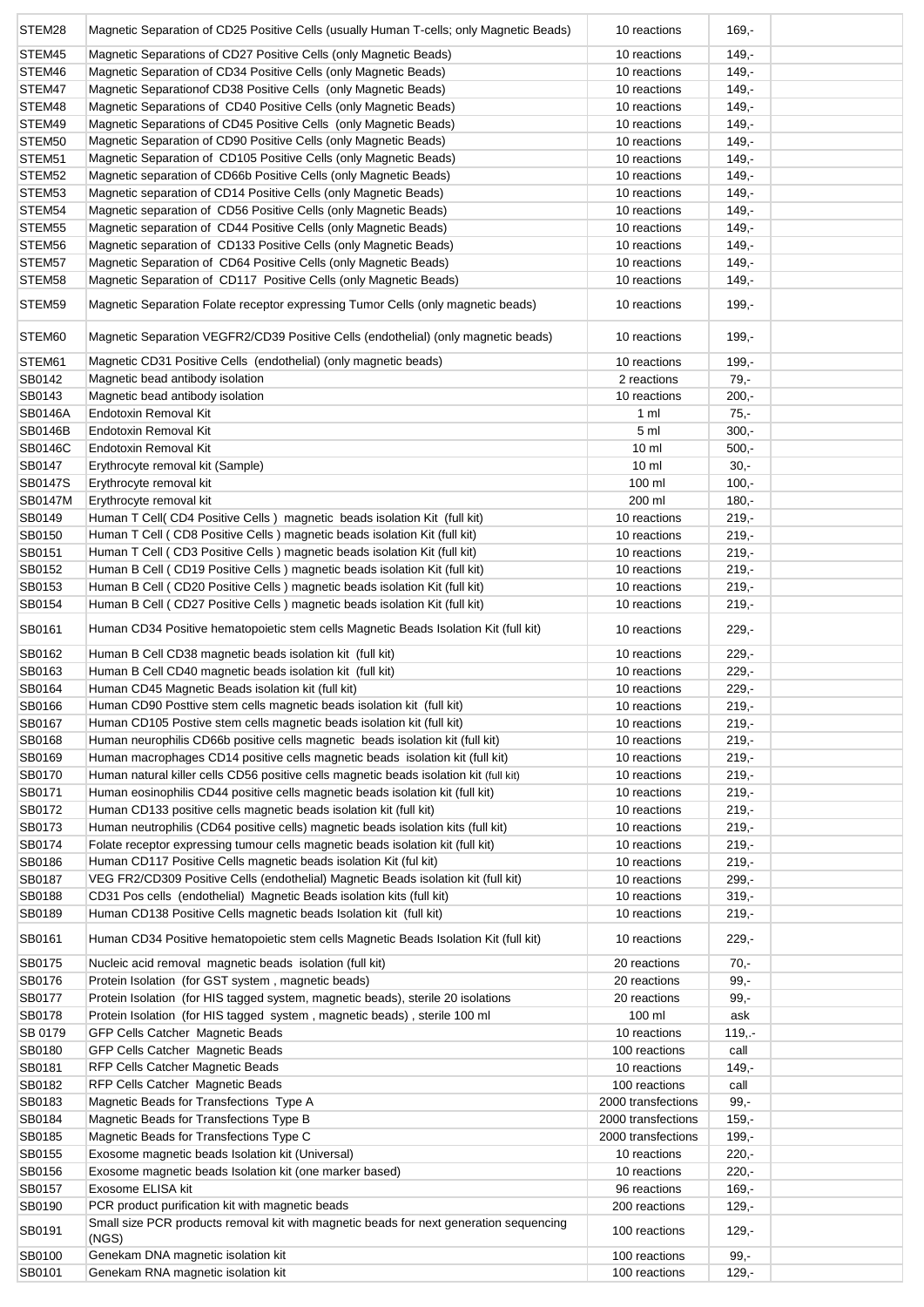| SB0192                | Genekam Magnetic separator for different size of tubes: 1.5 - 2 ml, 500 µl, 200 µl                                       | 1 unit                          | $79 -$                             |             |
|-----------------------|--------------------------------------------------------------------------------------------------------------------------|---------------------------------|------------------------------------|-------------|
| SB0193                | Genekam Magnetic separator for 2 x 15 ml, 1 x 50 ml tubes                                                                | 1 unit                          | $299,-$                            |             |
| SB0194                | Genekam Magnetic separator for 3 x 1.5 - 2 ml tubes                                                                      | 1 unit                          | $109 -$                            |             |
| SB0195                | Genekam Magnetic separator for 3 x 1.5 - 2 ml, 1 x 500 µl, 1 x 200 µl                                                    | 1 unit                          | $149 -$                            |             |
| SB0196                | Genekam Magnetic separator for 6 x 1.5 - 2 ml tubes                                                                      | 1 unit                          | $179,-$                            |             |
| SB0213                | Magnetic beads antibody IgM isolation kit                                                                                | 2 reactions                     | $99,-$                             |             |
| SB0214                | Magnetic beads antibody IgM isolation kit                                                                                | 10 reactions                    | $250 -$                            |             |
| SB0215                | Magnetic beads antibody IgM isolation kit                                                                                | 100 reactions                   | $670 -$                            |             |
| SB0216                | Magnetic beads antibody IgA isolation kit                                                                                | 2 reactions                     | $99,-$                             |             |
| SB0217                | Magnetic beads antibody IgA isolation kit                                                                                | 10 reactions                    | $350 -$                            |             |
|                       |                                                                                                                          |                                 |                                    |             |
| SB0218                | Magnetic beads albumin removal kit                                                                                       | 2 reactions                     | 79,-                               |             |
| SB0219                | Magnetic beads albumin removal kit                                                                                       | 10 reactions                    | $290 -$                            |             |
| SB0220                | Magnetic beads albumin removal kit                                                                                       | 100 reactions                   | 760,-                              |             |
| SB0221                | Refreshing buffer for antibody magnetic beads                                                                            | 100 ml                          | $80,-$                             |             |
| SB0222                | Magnetic bead antibody IgG isolation                                                                                     | 100 reactions                   | $560,-$                            |             |
| SB0223                | Magnetic beads for removal of IgG antibodies for tests                                                                   | 200 reactions                   | $200 -$                            |             |
| SB0224                | Magnetic beads for Removal of IgG from plasma or serum to be used in cell cultures                                       | 2 ml                            | $120 -$                            |             |
| SB0225                | Larger volume magnetic beads RNA isolation (1 ml elution)                                                                | 100 reactions                   | 699,-                              |             |
| SB0226                | Larger volume magnetic beads DNA isolation (1 ml elution)                                                                | 100 reactions                   | $899,-$                            |             |
| SB0227<br>SB0228      | RNA removal magnetic beads 100 reactions<br>DNA removal magnetic beads 100 reactions                                     | 100 reactions                   | $99 -$                             |             |
|                       |                                                                                                                          | 100 reactions                   | $99 -$                             |             |
| SB0229<br>SB0230      | Trypsin removal magnetic beads<br>Magnetic beads concanavalin A                                                          | 100 reactions<br>1 ml           | $99 -$<br>$79, -$                  |             |
| SB0231                | Magnetic beads Trypsin                                                                                                   | 1 ml                            | $79 -$                             |             |
| SB0232                | Magnetic beads phytohemagglutinin                                                                                        | 1 <sub>m</sub>                  | $79 -$                             |             |
| SB0233                | Magnetic beads bacteria catcher                                                                                          | 1 <sub>m</sub>                  | $89 -$                             |             |
| SB0234                | Magnetic beads adenovirus purification kit                                                                               | 100 reactions                   | $199 -$                            |             |
|                       |                                                                                                                          |                                 |                                    |             |
|                       | <b>CHEMICALS FOR PCR ANALYSIS</b>                                                                                        |                                 |                                    |             |
| Cat. No.              | <b>NAME OF CHEMICALS</b>                                                                                                 | <b>AMOUNT</b>                   | PRICE€                             | <b>KIND</b> |
| SB0001                | Genekam universal DNA isolation kit 50 (Mini column)                                                                     | 50 reactions                    | $129 -$                            |             |
| SB0002                | Genekam universal DNA isolation kit 100 (Mini column)                                                                    | 100 reactions                   | $249,-$                            |             |
| SB0003                | Genekam universal DNA isolation kit 250 (Mini column)                                                                    | 250 reactions                   | $599,-$                            |             |
| SB0004                | Genekam universal DNA isolation kit 1000 (Mini column)                                                                   | 1000 reactions                  | ask                                |             |
| SB0079                | RNA isolation kit (Mini column)                                                                                          | 100 reactions                   | 249,-                              |             |
|                       |                                                                                                                          |                                 |                                    |             |
| SB0197                | Genekam universal RNA/DNA isolation kit (Mini column)                                                                    | 100 reactions                   | $299 -$                            |             |
| SB0011                | Genekam PCR Mastermix solution (2x) 100                                                                                  | $1 \text{ ml}$                  | $25 -$                             |             |
| SB0012                | Genekam PCR Mastermix solution (2x) 1000 reactions                                                                       | 10 <sub>m</sub>                 | $159 -$                            |             |
| SB0041                | Genekam loading dye (Blue) 1ml                                                                                           | 1 ml                            | 12,-                               |             |
| SB0042                | Genekam loading dye (Blue) 10x1ml                                                                                        | $10 \times 1$ ml                | $90 -$                             |             |
| SB0051                | Genekam TAE Buffer (10x)                                                                                                 | 1 liter                         | $12 -$                             |             |
| SB0052                | Genekam TAE Buffer (10x)                                                                                                 | 10 liter                        | $100,-$                            |             |
| SB0071<br>SB0072      | Genekam DNA isolation kit (store at room temperature) 250                                                                | 250 reactions<br>1000 reactions | $99,-$<br>$299,-$                  |             |
| SB0073                | Genekam DNA isolation kit (store at room temperature) 1000<br>Genekam DNA isolation kit (store at room temperature) 5000 | 5000 reactions                  | $750,-$                            |             |
| SB0074                | Genekam DNA isolation kit (store at room temperature) 10000                                                              | 10000 reactions                 | $1099,-$                           |             |
|                       |                                                                                                                          |                                 |                                    |             |
|                       |                                                                                                                          |                                 |                                    |             |
| <b>Elisa kits</b>     |                                                                                                                          |                                 |                                    |             |
| Cat. No.              | <b>NAME OF PRODUCT</b>                                                                                                   |                                 | <b>PRICE €</b>                     | <b>KIND</b> |
| SB0240                | Genekam antibodies against full S protein 96 wells plate<br>(lgG or lgM)                                                 | kit                             | $299,-$                            |             |
| SB0241                | Genekam antibodies against RBD 96 wells plate<br>(IgG or IgM)                                                            | kit                             | $349,-$                            |             |
| SB0242                | Genekam antibodies against S1 96 wells plate<br>(IgG or IgM)                                                             | kit                             | $379,-$                            |             |
| SB0243                | Genekam antibodies against S2 96 wells plate<br>(IgG or IgM)                                                             | kit                             | $349,-$                            |             |
| SB0244                | Genekam antibodies against NP 96 wells plate<br>(IgG or IgM)                                                             | kit                             | 399,-                              |             |
| <b>Magnetic Racks</b> |                                                                                                                          |                                 |                                    |             |
| Cat. No.              | <b>NAME OF PRODUCT</b>                                                                                                   |                                 | <b>PRICE <math>\epsilon</math></b> | <b>KIND</b> |
| SB0192                | Genekam Magnetic separator for different sizes of tubes: 1.5 - 2 ml / 500 µl / 200 µl                                    | 1 unit                          | $79 -$                             |             |
| SB0193                | Genekam Magnetic separator for 2 x 15 ml, 1 x 50 ml tubes                                                                | 1 unit                          | $299,-$                            |             |
| SB0194                | Genekam Magnetic separator for 3 x 1.5 - 2 ml tubes                                                                      | 1 unit                          | $109 -$                            |             |
| SB0195                | Genekam Magnetic separator for different tubes: 3 x 1,5-2,0 ml / 1 x 500ul / 1 x 200 ul                                  | 1 unit                          | $149,-$                            |             |
| SB0196                | Genekam Magnetic separator for different tubes: 6 x 1.5 - 2 ml                                                           | 1 unit                          | $179,-$                            |             |
| SB0237                | Genekam Magnetic separator for 125 ml bottle                                                                             | 1 unit                          | $599,-$                            |             |
| SB0236                | Genekam Magnetic separator for 3 x 50 ml tubes                                                                           | 1 unit                          | 499,-                              |             |
|                       | <b>Magnetic beads Elisa</b>                                                                                              |                                 |                                    |             |
| Cat. No.              | <b>NAME OF PRODUCT</b>                                                                                                   |                                 | <b>PRICE <math>\epsilon</math></b> | <b>KIND</b> |
| SB0197                | Magnetic beads ELISA coronavirus (Wuhan Strain) antibody                                                                 | 100 reactions                   | $100,-$                            |             |
|                       | <b>Immunology products</b>                                                                                               |                                 |                                    |             |